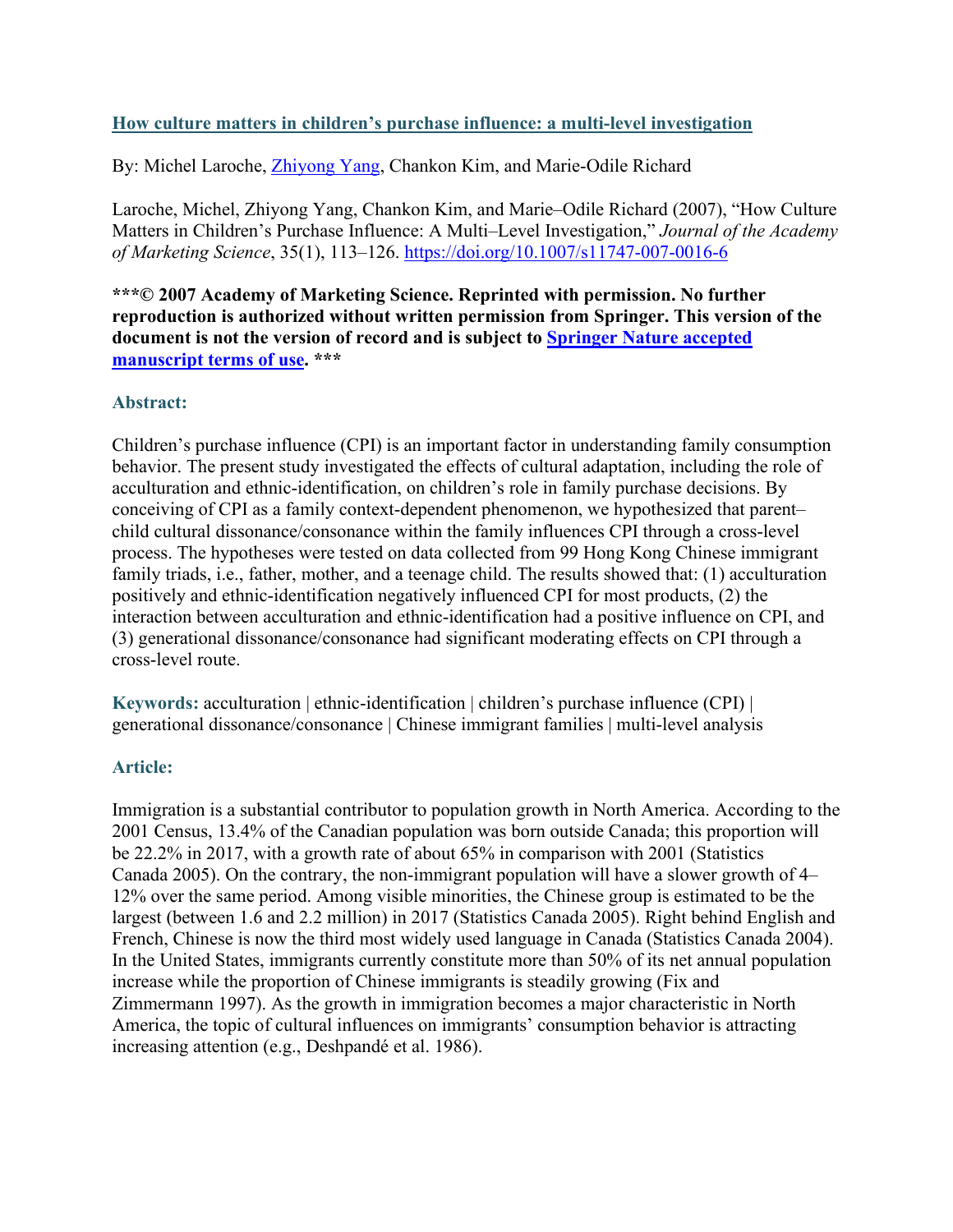Traditionally, psychological and consumption adaptation processes have been examined with the primary focus centered on adults (Coll and Magnuson 1997), largely ignoring children's experience. A move toward understanding how cultural adaptation changes immigrant children's consumption behavior and, in particular, their role in the family purchase/consumption situations is particularly warranted because these immigrant children now account for approximately 17% of the Canadian school-aged children (Statistics Canada 2004) and about 24% of the American school-aged children (US Census Bureau 2000). Not only are children themselves important customers, but also their influence on family purchase decisions is steadily increasing (Caruana and Vassallo 2003). The need to advance our knowledge about children's purchase influence (CPI) in these immigrant families is in line with the fact that today's immigrants typically migrate as a family unit, which is opposite to the early 20th century trend of single men migrating from Europe (Rumbaut 1997).

A systematic review of the literature also shows that little research addresses the levels-ofanalysis issue in studying family consumption behavior. No research has been found that examines how family-level factors may moderate the effects of individual-level variables on CPI. As noted by Foxman et al. (1989), the family is a key socialization agent for children. The examination of interactions between family- and individual-level variables is especially important in studying CPI in immigrant families since the family's adaptation to the host culture (a family environmental variable) may moderate the effects of cultural adaptation on CPI at the individual level.

To fill these gaps, a framework is designed to investigate the relationship between cultural adaptation and children's role in family purchasing within Chinese immigrants, one of the largest components of the immigration flow in North America. A survey was used to collect multi-item, multi-respondent CPI data from 99 family triads for different product categories, including frequently-purchased children products, infrequently-purchased children products, frequentlypurchased family products, and infrequently-purchased family products. By using the multi-level modeling technique, we test the hypotheses pertaining to the main effects, as well as the withinand between-level interactions, of the cultural variables at both individual and family levels on CPI. This study contributes to the family literature by introducing generational dissonance/consonance as a family-level cultural variable to see if it moderates the relationship between cultural adaptation and CPI at the individual level. To the best of our knowledge, so far, hierarchical modeling technique has not been applied in family research in the context of consumption decision-making. In addition, our present research is among the pioneering studies that investigate the topic of children's purchase influence from a cross-cultural perspective.

### **Theoretical background**

Immigration to a new culture can be considered as a special case of socialization, or, to be more precise, "re-socialization," which involves a cultural adaptation in aspects of social and psychological functioning (Taft 1986). Two aspects of cultural adaptation have been widely used in the consumer adaptation literature. One is "acculturation," which refers to the learning of the traits of the mainstream culture. The other is "ethnic identification," which represents the strength of maintenance of original cultural traits. Cultural adaptation is widely acknowledged to change an immigrant's values, attitudes, abilities, motives, personal identity, ethnic identity, and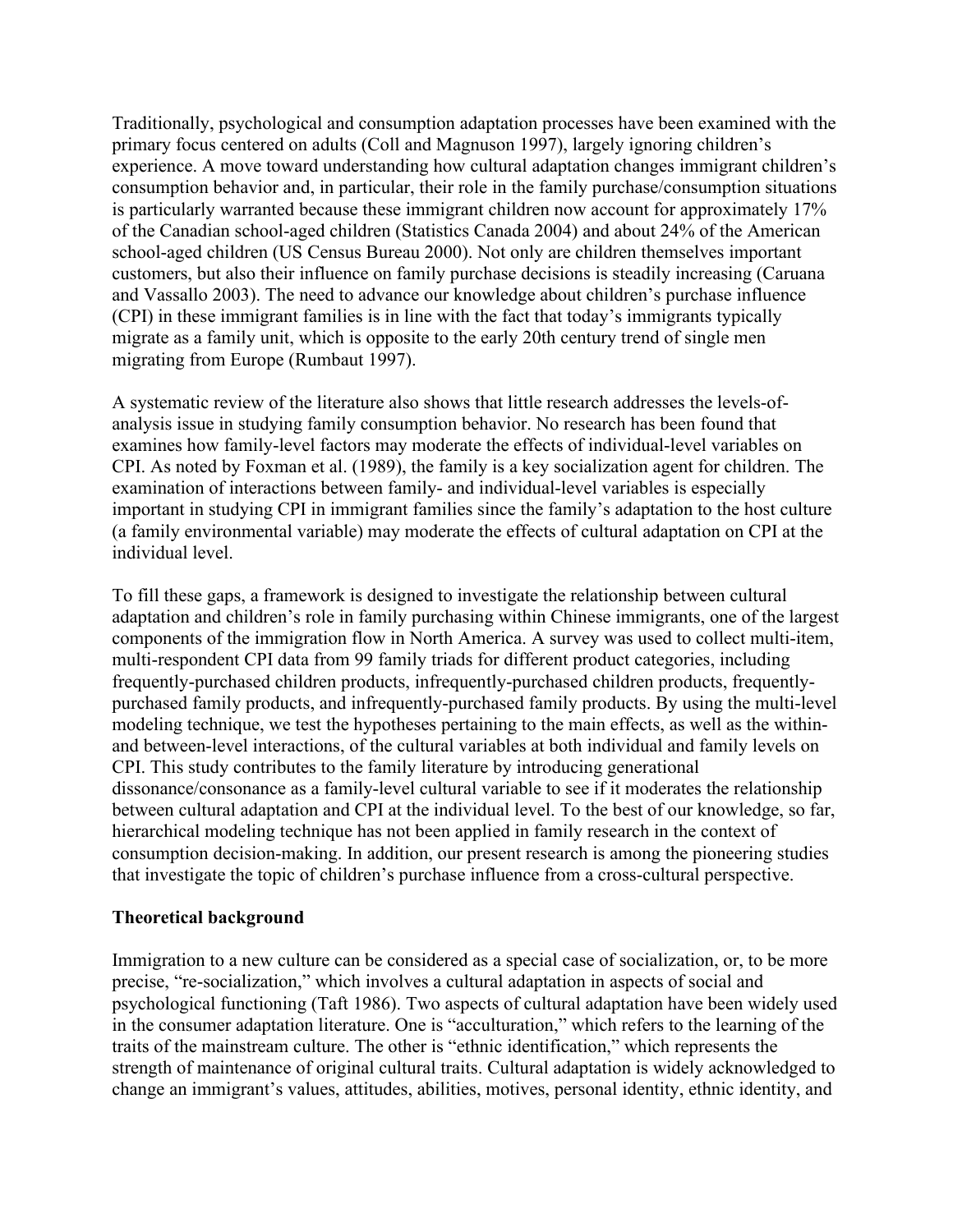lifestyle preferences (Berry 1990). This process, however, is inevitably influenced by the environment in which s/he lives. Among a variety of social contexts, family is the closest and one of the most influential forces to facilitate or deemphasize an adolescent's adoption of certain values, aspirations and behaviors. Therefore, in order to get a clearer picture on how cultural adaptation affects CPI, we need to examine its effects from both individual and family levels.

Cultural adaptation at the individual level

According to Hofstede (1980), Chinese possess collectivistic cultural values and norms, where people are supposed to be interdependent and have strong and cohesive ties with in-group members. On the contrary, North Americans pursue individualism, in which individuals in society have loose ties and are expected to be independent. In addition to collectivism, Confucianism also plays an important role in guiding the Chinese heritage family schema and paradigm, manifested by clear hierarchies between elder and younger, male and female, and ruler and ruled (Abelmann 1997). Researchers believe that such family schema and paradigm not only determine the family's patterns of functioning but also have powerful influences on members' judgment, choice, and action (H. I. McCubbin and M. A. McCubbin 1996).

In the Chinese family, the importance of loyalty and submission by children to parental wishes are treasured (Feldman and Rosenthal 1990). The expression of individual needs and desires are considered selfish if they are in conflict with those of the family; as a result, children are often encouraged to sacrifice personal goals for the good of the relationships with parents (Triandis 1995). In general, Chinese teenagers are socialized to: (1) control self-directed acts and to reduce unique individual characteristics, (2) develop collective ideology and cooperative skills and behaviors such as obedience, conformity and interdependence, and (3) become an integral part of the larger group and to make contributions to the collective welfare and social concern (Chen 2000).

In the Western family, on the other hand, individual growth and development is valued and children are encouraged to become physically and psychologically separated from their parents (Greenfield 1994). The primary goal of socialization in this culture is an autonomous, independent, self-reliant individual who "enters into social relationships and responsibilities by personal choice" (Greenfield and Suzuki 1998). Consequently, Western teenagers place a relatively high value on independence and tend to devalue conformity to authority and social customs. These cultural differences are imbedded from the beginning of the children's rearing process. When contrasting the mothering behaviors of Korean and American women with infants, Choi (1995) found that Korean mothers tended to view infants as passive and dependent, whereas American mothers viewed infants as autonomous and independent.

Cultural differences between the East and the West also exist in the parent–child communication style For the Chinese, a preferred communication style between parent and child is *lun zi pai bei*, or the hierarchical social recognition. As Gao et al. (1996) noted, in the Chinese society "recognition often is derived from one's expertise on a subject due to years of experience, education, or a power position" (p. 285). Accordingly, the power of a "voice" is decided by seniority, authority, experience, knowledge, or expertise. This phenomenon actually reflects traditional Chinese cultural values of respecting elders and listening to seniors' voices.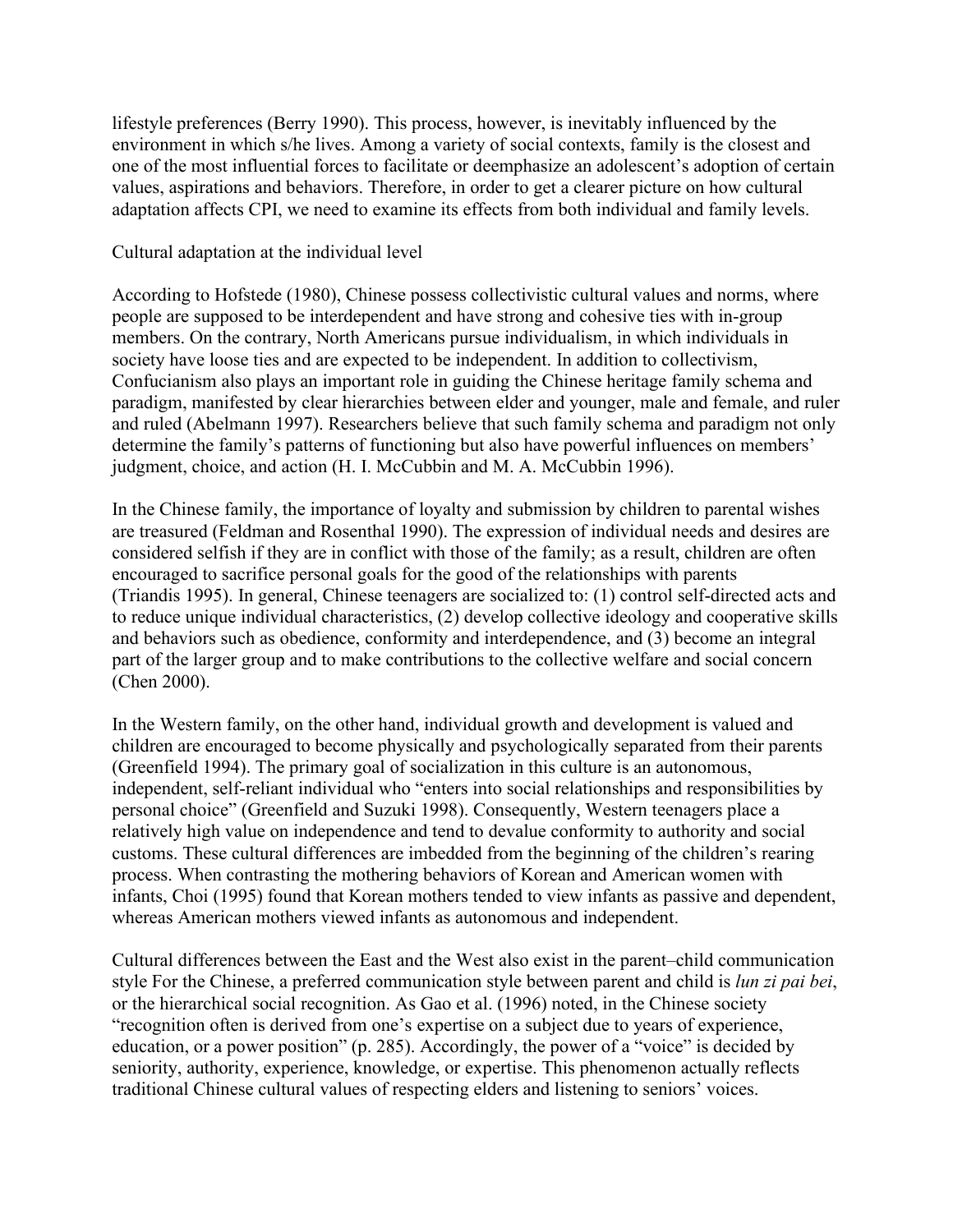Therefore, the Chinese family system values dependence on the family, unquestioned acceptance of parental authority, preservation of the status quo and profound loyalty (Bond and Hwang 1986). In China, conformity not only tends to govern all interpersonal relations, but it also enjoys social and cultural approval (Hsu 1981). In contrast to the Chinese, North Americans show less respect to seniors and allow more equal voice rights in family settings. Consequently, it is not surprising to see that Western children, in comparison with their Chinese counterparts, have greater influence on family purchase decisions (Foxman et al. 1989).

It must be acknowledged, however, that in recent years more and more Western values that encourage individualism have been imported into China via the Internet, multinational corporations, and the mass media. These Western-based beliefs and values have challenged Chinese parents' traditional values, hierarchical social structure, and excessive bureaucratic control and pushed them to raise their child toward a more individualistic way (e.g., Liu 2004). While this will inevitably bring about some changes in the Chinese culture, it is generally believed the Chinese cultural traditions are so firmly entrenched that the core values will unlikely see rapid changes. The traditional values and ideologies, such as those concerning respect for authority figures and parents, behavioral restraint and compliance, should continue to play a significant role in affecting socialization and child development, due to the enduring and resilient nature of the culture (Ho et al. 2001). A study by Wu (1996) lent strong support for this argument. Specifically, Chinese parents from Shanghai, Southern Taiwan, Bangkok, Singapore, Honolulu, and Los Angeles were found to share many basic traditional values, socialization goals and parenting practices, despite varying degrees of geographical and ideological differences.

The resistance to give up the basic Chinese traditional values and norms, however, does not mean that Chinese parents are immune to the influence of the host culture. Delgado-Gaitan (1993), for example, found that as immigrant parents became more acculturated and participated in the dominant culture's language, organizations, and politics, they endorsed more independence and used more verbal skills with their children. Therefore, we expect that when the fathers and mothers become more acculturated, the influence of the Western mainstream culture and North American ways of parenting may force them to bridge the two cultures (Kim 2001) and therefore assign more power to their children in deciding family purchases.

Chinese children, however, are normally more open and receptive than their parents to new physical/social situations requiring behavioral shifts (Berry 2003; Berry et al. 1992). During the process of acculturation, children often give up much of their own cultural identity and reject their parents' cultural values and norms (Szapocznik et al. 1980). Besides, they quickly assimilate the perceptions and values of the majority culture, and begin to perceive the differences between their own family situation and that of other children through social comparisons (Kagitcibasi 1996). Therefore, we expect that when the Chinese children become more acculturated, more autonomy will be demanded, and this will lead to a need for greater influence in family purchase decisions.

*Hypothesis 1a (the individual-level main effects)*: Children's influence on family purchase decisions is positively related to the level of acculturation of fathers, mothers,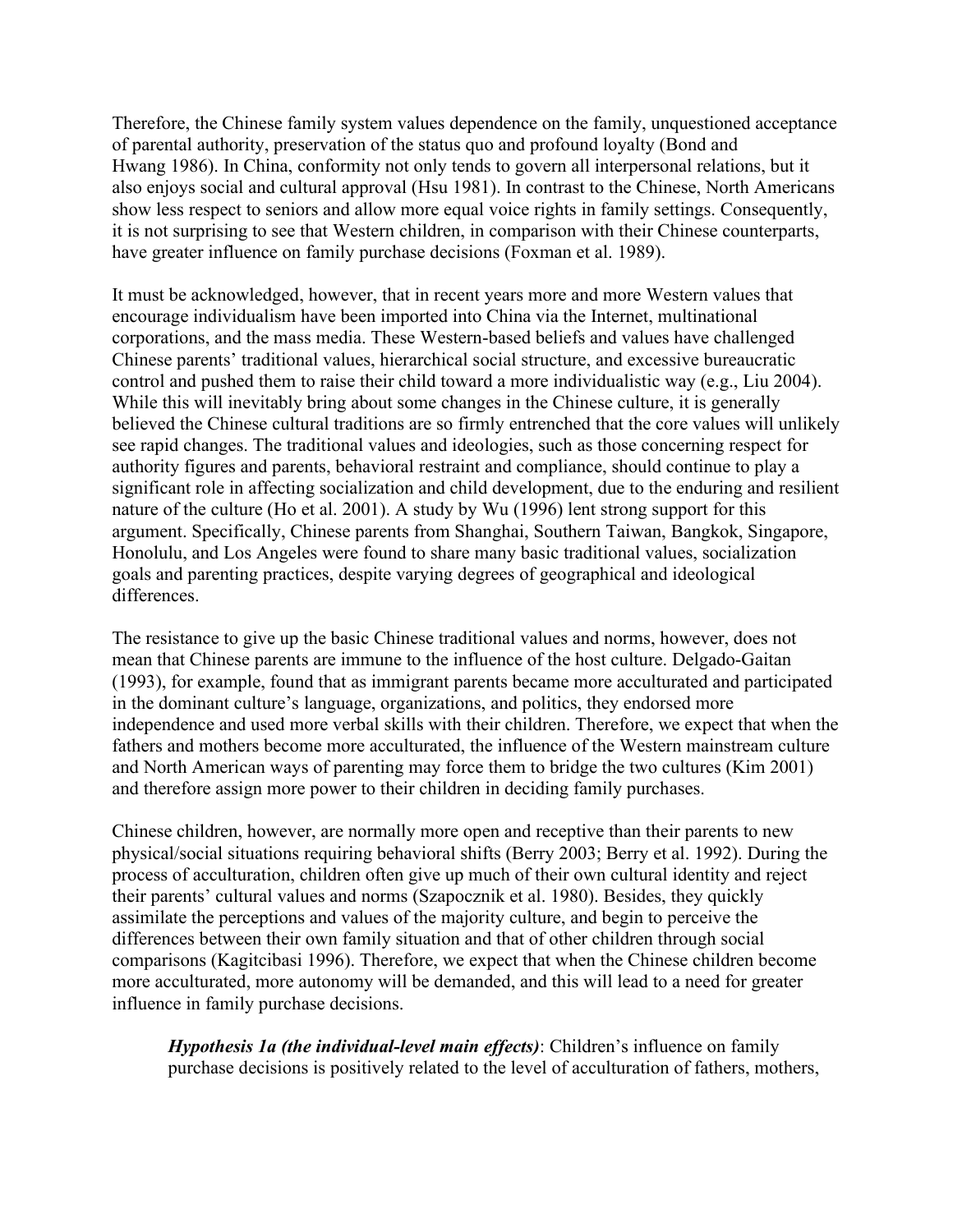and children themselves, but negatively related to the level of ethnic identification of family members.

Studies on various ethnic groups in North America have found that acculturation and ethnic identification are not the bipolar ends of a single-continuum and therefore adopting cultural values of the host culture does not necessarily cause the loss of one's original ethnic identity (e.g., Lambert et al. 1986). The treatment of these two facets of cultural adaptation as distinct is increasingly seen in the cross-cultural literature (Jun et al. 1993; Kim et al. 2001). Ryder et al. (2001) claim that the relationship between these two dimensions is orthogonal. Their findings indicate that when immigrants are exposed to two cultures, they incorporate to varying degrees two coexisting cultural self-identities. According to this bidimensional approach to cultural adaptation, we expect a significant interplay between acculturation and ethnic identification on CPI. Specifically, highly-acculturated individuals with weaker ethnic-identification should tend to accept more individualistic values than those with stronger ethnic-identification. Following in the same vein, lowly-acculturated individuals with stronger ethnic-identification vis-à-vis those with weaker ethnic-identification have higher preferences toward the collectivistic culture. Therefore,

*Hypothesis 1b (the individual-level interactive effect)*: The effect of acculturation (ethnic identification) on children's purchase influence is moderated by ethnic identification (acculturation). To be more specific, highly-acculturated individuals with weaker ethnicidentification are likely to have higher perceptions of CPI than those with stronger ethnicidentification, while lowly-acculturated individuals with stronger ethnic-identification tend to report lower level of CPI than those with weaker ethnic-identification.

# Cultural adaptation at the family level

Most studies of family consumption behavior neglect the levels-of-analysis issue. By nature, families are multi-level entities, where individuals (lower level units) are nested within families (higher level units). On the one hand, individuals are influenced by the families to which they belong. On the other hand, the properties of a family are influenced by the individuals who make up that family. These kinds of interactions between the individuals and the families can be specified as a hierarchical system, in which individuals and families represent different hierarchical levels. Separating the effects of individual-level factors from those of family-level factors also allows researchers to examine the interplay between the individuals and the families. Theoretically, such research is defined as "multilevel research" (Hox 1995; Raudenbush and Bryk 2002).

Due to the restrictions of the analytical packages, researchers used to deal with hierarchical data in two ways. The first approach involves ordinary least squares (OLS) regression applied to the disaggregated data pooled across all families, in which all respondents are treated to be independent. This method poses conceptual problems because the individual is used as the unit of analysis when the observations from each family are probably statistically dependent on one another. In this case, the probability of committing a Type I error is inflated and exceeds the nominal alpha level to varying degrees, with estimates biased with smaller estimated standard errors (Raudenbush and Bryk 2002). The other alternative is to aggregate the individual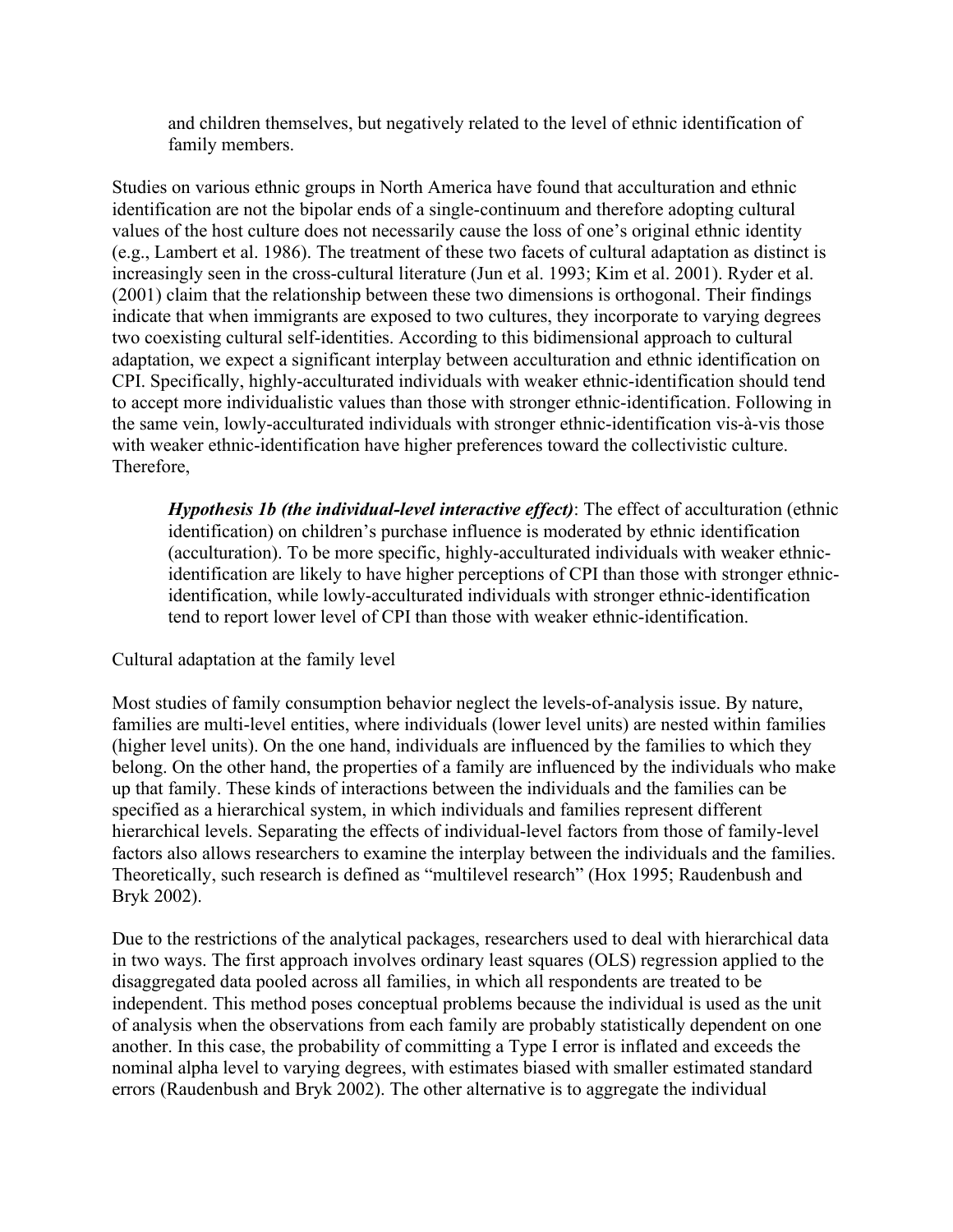responses to the family level and then investigate the proposed relationships at the family level. As a result, responses from many family members are combined into fewer family-level units. The main problem with this approach is that all within-family information is lost and the statistical analysis loses power. Accordingly, relationships between aggregated variables are often much stronger than and different from those between the disaggregated variables (Raudenbush and Bryk 2002). It should be pointed out that researchers may distort the interpretation if they analyze the data at one level, and draw conclusions at another level (Hox 1995).

To avoid these problems in traditional linear model analyses, the multilevel modeling technique is used to take into account the hierarchical structure of family data and incorporate variables from both the individual and the family levels. At the family level, we borrowed a measure from the social science literature to capture the variance of cultural adaptation across immigrant families: *generational dissonance*, which refers to the degree of congruence in the level of acculturation between parents and children (Portes and Rumbaut 1996). Based on this scale, immigrant families can be classified into two categories: generationally dissonant families (i.e., dissimilar levels of acculturation between parents and children) and generationally consonant families (i.e., similar levels of acculturation between parents and children) (Portes and Rumbaut 1996). In consonant acculturation families, children and parents have acquired a similar level of proficiency in the English language and the host culture. Both children and parents in these families are likely to strive for integration into and acceptance by the dominant society (Kim 1995). In generationally dissonant families, however, children's and parents' acculturation levels are disparate. While children in these families are actively learning the new language and culture, their parents tend to be unable and/or unwilling in their adaptation to the host society, resulting in their acquisition of minimal English language skills and limited understanding of North American culture (Kim 1995).

Dissonant families tend to experience more tensions between the parent and child generations as indicated by more frequent and intense family conflicts (e.g., Min 1998). A few investigations suggest that the decline in the parent–child relationship quality in these families may be caused by divergent attitudes held by immigrant parents and their children toward the mainstream culture (e.g., Farver et al. 2002; Nguyen and Williams 1989). Nguyen and Williams (1989), for instance, reported that with the increase in length of residence in North America, the traditional values of the Vietnamese immigrant parents stayed consistent, whereas the cultural values held by teenage children went through transformations and increasingly diverged from those of their parents. Similarly, Sung (1985) and Yew (1987) found in Chinese–American families that conflicts between parents and children occurred because parents expected their children to be passive and obedient, whereas American culture encouraged children to be active, independent, aggressive and self-sufficient. In short, Chinese immigrant adolescents' orientation towards differentiation and independence was in conflict with the family's traditional value of mutual dependency (D. W. Sue and S. Sue 1990).

The differences in value orientation across parents and children may also result in children's hostility toward certain parenting practices that are considered as positive in their country of origin. For example, parental strictness, which children in Korea view as a positive dimension containing parental warmth, was perceived as a reflection of aggression, rejection, and hostility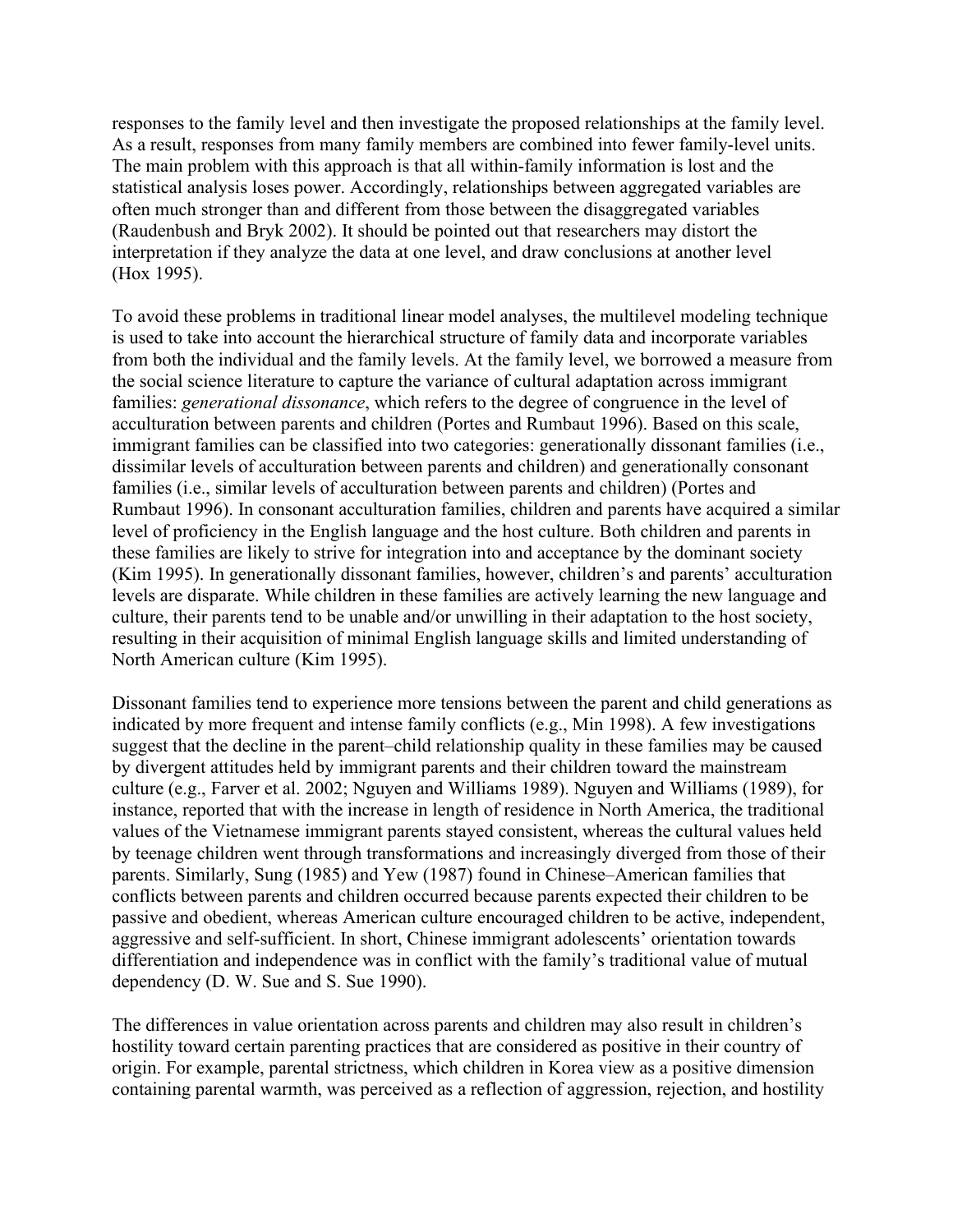among Korean–American adolescents (Rohner and Pettengill 1985). Similarly, Kim and Choi (1994) found that Korean–Canadian adolescents highly identified with Korean values perceived their parents as accepting, less rejecting and less hostile than Korean–Canadian adolescents lowly identified with Korean values. As a result of acculturation dissonance, the deterioration of the intergenerational relationship in immigrant families can easily diminish children's willingness to tell parents about their problems and voice their opinions in family matters. Besides, the adolescents in generationally dissonant families are less likely to treat their parents as references after whom to model their behaviors; instead, they may turn to their peers as the primary source influence in shaping their consumption habits and preferences.

By contrast to generationally dissonant families, generationally consonant families are found to enjoy high family cohesion. According to Tseng and Fuligni (2000), parents and children who are less discrepant in their acculturation levels are able to use the same language in communicating with each other, increasing the likelihood of parent–child communication and parents' transmission of values onto their children. This shared understanding and communication can foster a positive parent–child relationship within the family (Kim 1995). The positive affect in the parent–child relationship may spill over to parenting behaviors, with the parents being more likely to know their children's needs and preferences and to discuss with their children various family decisions, including product purchases. In line with this reasoning, we expect that family-level acculturation moderates CPI. Specifically,

*Hypothesis 2 (the family-level main effect)*: Children's influence on family purchase decisions is lower in dissonant families than in consonant families.

*Hypothesis 3 (the cross-level effect)*: The impact of cultural adaptation on the children's influence in family purchase decisions at the individual level is moderated by generational dissonance. Specifically, the positive effects of acculturation and the negative effects of ethnic-identification on CPI are likely to be found only for culturally consonant families but not for culturally dissonant families.

### **Materials and methods**

### Sample

The sample consisted of Chinese–Canadian family triads (i.e., father, mother, and a teenage child) living in Montreal, Canada. Chinese immigrants may be different in their initial level of acculturative capacity, depending on their place of previous residence (e.g., China, Hong Kong, and Taiwan). In order to control for possible confounding effects caused by the place of previous residence, only the Chinese families with Hong Kong heritage, i.e., both parents came from Hong Kong, were included in our sample.

Family data were collected through the cooperation of the Chinese language school and a Chinese church in Montreal. Initially, 300 sets of questionnaires were distributed to the teachers of the Chinese language school with the consent of the principal. The teachers then handed out the packages, each containing a cover letter asking three members of the family (i.e., the student and his/her parents) to fill out the questionnaires, and students were asked to return the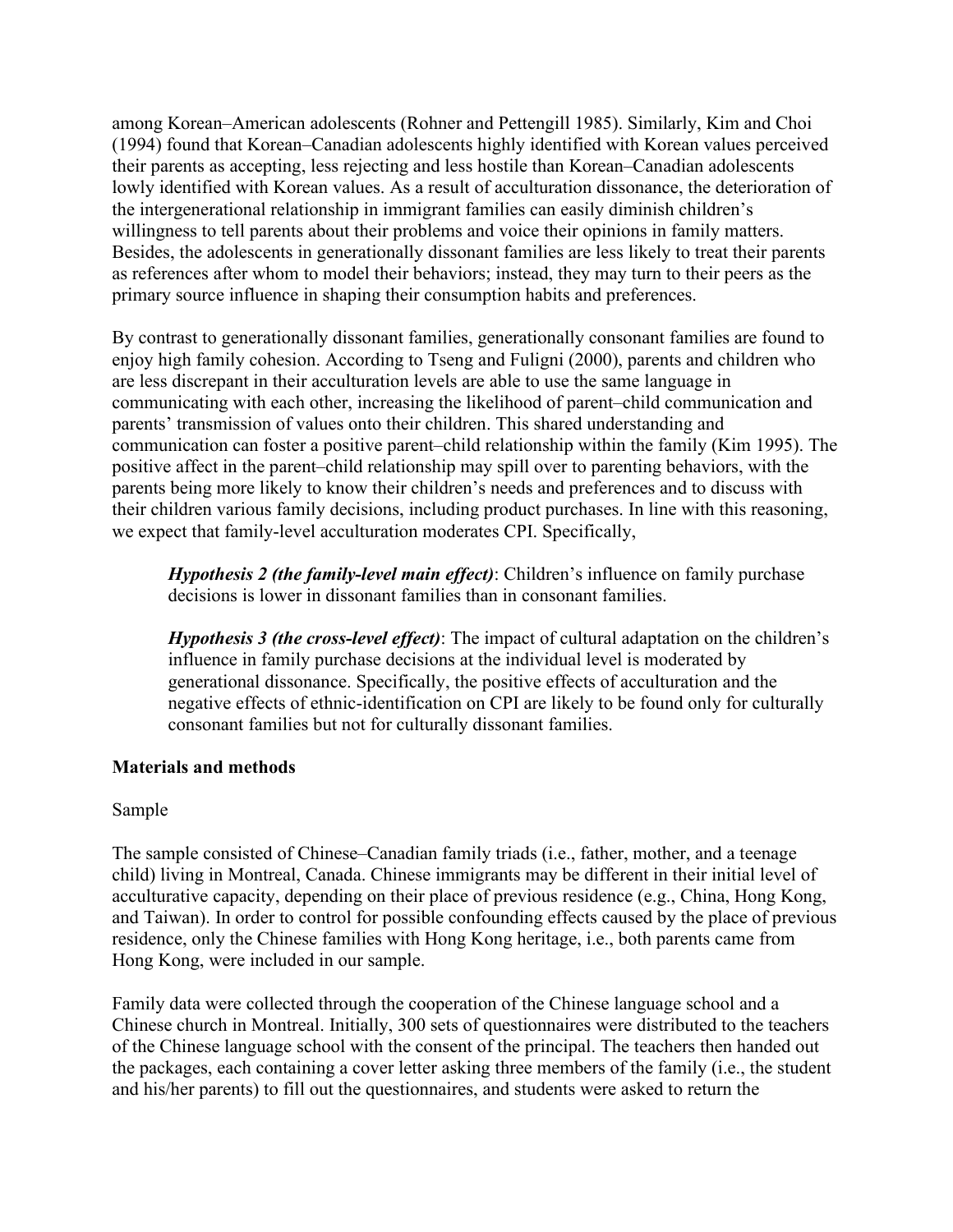completed questionnaires to the school in the following week. Additionally, 35 sets were distributed in a Chinese church with the same instructions. Two versions of the questionnaire, one in English and the other in Chinese, were developed. The back translation approach was used to ensure idiomatic equivalence of the Chinese and English versions. Respondents were given a choice to complete the questionnaire in the language that they felt most comfortable with. Each version required about 15–20 min to complete. A single identification number was assigned to the three questionnaires in each package so that responses by members of the same family could be matched. Out of the 335 sets of questionnaires distributed, a total of 108 family triad sets were returned with complete responses, of which 101 sets were from Chinese families of Hong Kong heritage.

The average age of the children was 15.2 years, with a range of 13–19. Male children accounted for 41.3%. The children had resided in North America for an average of 10.2 years. About 60.6% of the fathers and 71.6% of the mothers were aged between 41 and 50. The average number of years of residence in North America was 10.7 for the mothers and 10.3 for the fathers, respectively. About 38.5% of the fathers and 29.3% of the mothers had completed high school. Around 85.3% of the fathers and 82.6% of the mothers felt most comfortable speaking Chinese. The average household income was \$39,500.

### Measures

#### *Acculturation*

The measure of acculturation should reflect varying degrees of identification with and attachment to the dominant culture (Phinney 1990). As Berry (1986, p. 296) emphasizes, "the crucial point is that not every person in the acculturating group will necessarily enter into the acculturation process in the same way or to the same degree," and hence "the assessment of individual psychological acculturation is an important aspect of acculturation research." Based on previous research (e.g., Kim et al. 2001), family members' acculturations were measured with the following three items: (1) I consider myself to be Canadian, (2) I would like to be known as "Canadian," and (3) I feel very attached to all aspects of the English–Canadian culture. This measure was found to be substantially correlated with measures of linguistic acculturation such as English language use (0.34), English mass media exposure (0.41) as well as with a measure of English–Canadian social interactions (0.57) (Kim et al. 2001). Responses to each item were made on five-point scales anchored by '*strongly disagree*' (1) and '*strongly agree*' (5). Individual-level acculturation was measured by averaging the scores of these three items (Cronbach's  $\alpha = 0.89$ ).

### *Ethnic identification*

Adopted from Kim et al. (2001) study, the measure of Chinese immigrants' level of ethnic identification consisted of six attitudinal items: (1) I consider myself to be Chinese, (2) I feel very proud of my Chinese cultural background, (3) I think of myself as Chinese first and as Canadian second, (4) The Chinese culture has the most positive impact on my life, (5) I would like to be known as "Chinese," and (6) I am still very attached to the Chinese culture, anchored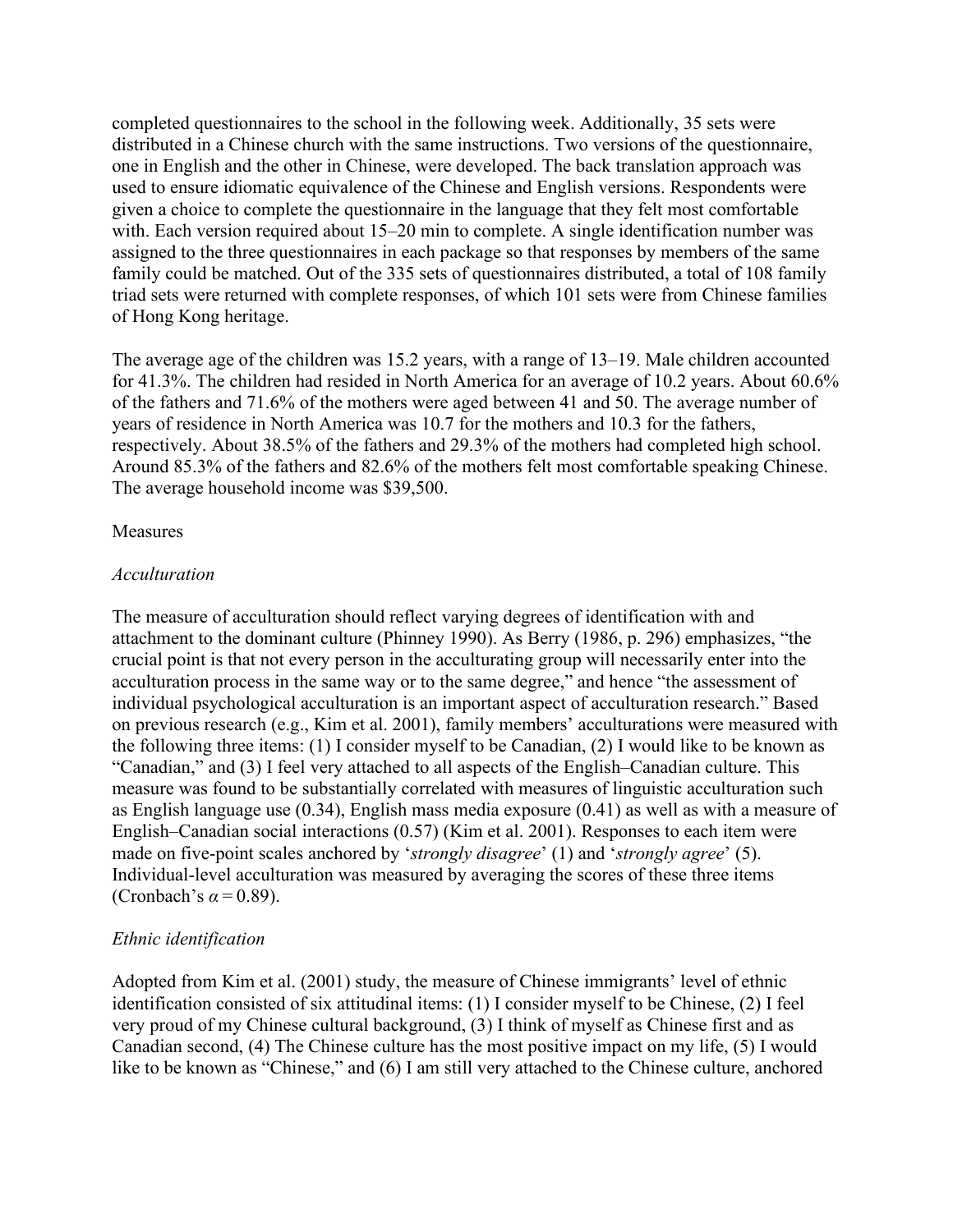at '*strongly disagree*' (1) and '*strongly agree*' (5). This six-item scale was reliable (*α* = 0.76), and the mean score of ethnic identification was then derived for each respondent.

# *Children's Purchase Influence (CPI)*

Both parents and children were asked to rate the extent to which the child would exert influence in some sample family purchase decisions. Based on previous research (Kim and Lee 1997), 21 children's decision influence measures were included covering four a priori classified categories of products in the questionnaire, i.e., infrequently-purchased products for the child (Infre\_C, e.g., stereo systems, bicycles), frequently-purchased products for the child (Fre\_C, e.g., clothes, CDs), frequently-purchased products for the family (Fre\_F, e.g., breakfast cereals, toothpaste) and infrequently-purchased products for the family (Infre\_F, e.g., cars, television sets). In addition to the differences in the frequency of purchase and the product user, these categories also exhibit variations in the purchase expenditure, with frequently purchased products generally being less expensive than infrequently purchased products. Past findings have shown that children's influence tends to vary depending upon the product user and the amount of purchase expenditure (e.g., Foxman and Tansuhaj 1988).

Being aware of the possibility that product classifications may not be identical across three subgroups (fathers, mothers, and children), the factor loading pattern of these 21 items for each subgroup (see the Appendix) was checked. It was found that all three pattern matrices not only conformed to a priori expectations but also showed a high level of similarity. The estimates of Cronbach's reliability coefficients for each of the four categories across the three subsamples were all satisfactory, ranging from 0.71 to 0.84. Subsequently, average scores of children's influence for these four product categories were computed and used as the dependent variables.

# *Generational dissonance*

According to previous research (e.g., Farver et al. 2002), generational dissonance is measured by subtracting the acculturation score of the adolescent from that of the least acculturated parent in the family. Before classifying families into generational dissonant/consonant groups, the data was examined and two exceptional cases where the child's acculturation score was significantly less than that of either parent were discovered. A closer look at the data showed that the children in these families came to Canada a few years later than their parents, which is not the usual case for most Chinese immigrants. In order to prevent complications in data analysis, these two exceptional cases were excluded from further analysis. Based on a mean split (mean = −0.64) of the generational dissonance scores (i.e., *M* Parent − ACC—*M* Child − ACC ), the remaining 99 families were divided into two groups, 47 consonant families and 52 dissonant families.

# **Analytical strategy: hierarchical linear modeling**

To investigate the effects of predictors at multiple levels of analysis, we employed multivariate hierarchical linear modeling (HLM: Raudenbush and Bryk 2002). In this study, we attended to variables at two levels of analysis: (1) the individual level that differentiates one person from another, and (2) the family level that addresses the effects of family environment. In the first level of analysis, we addressed the question of whether different levels of acculturation and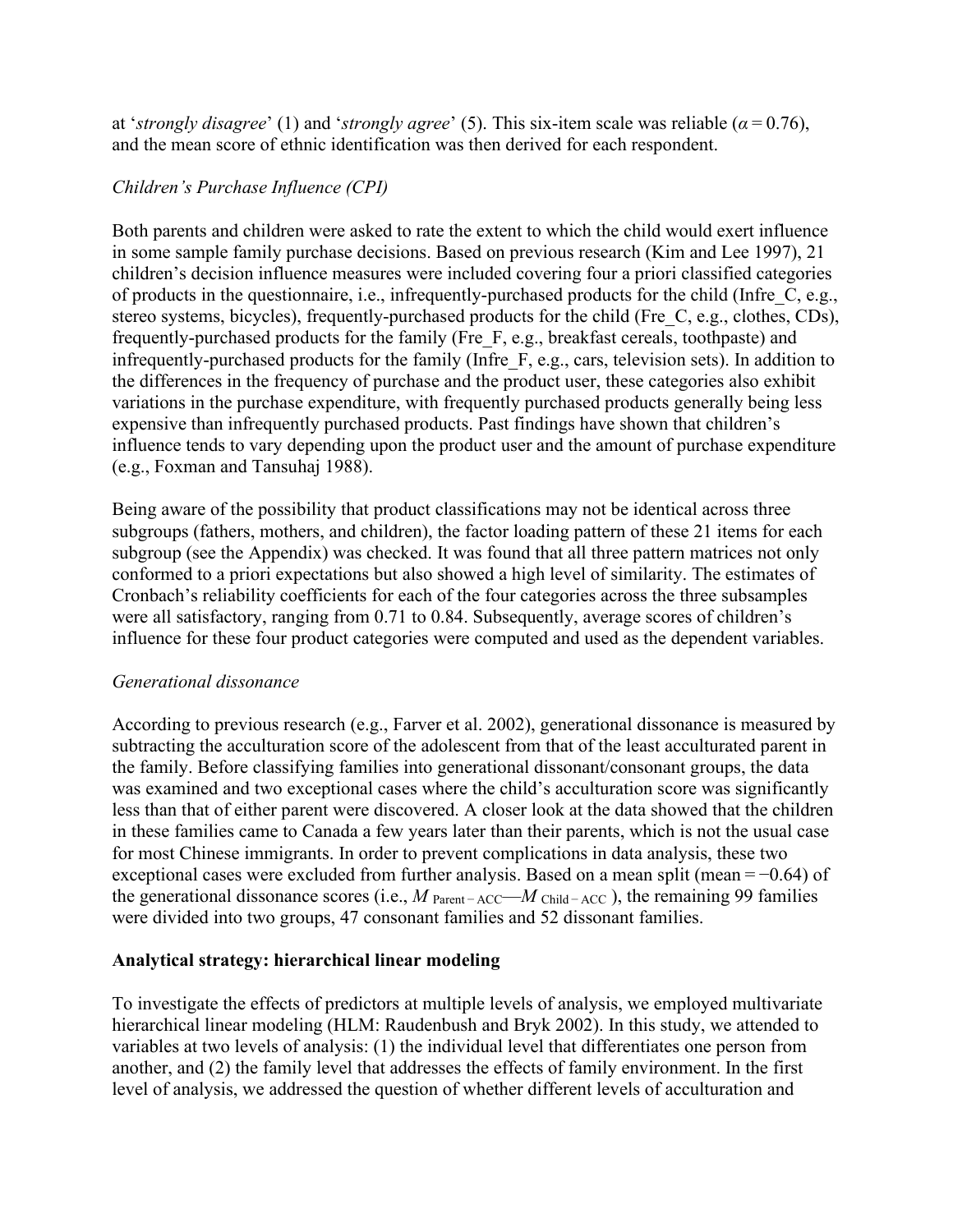ethnic identification actually impact children's purchase influence. Previous research suggests that age may have confounding effects with our focal variables in the present study. Findings in past research reveal that children have a tendency to overestimate their influence in family purchase decisions (e.g., G. E. et al. 1985), which is likely due to the motive to put themselves in a more favorable light or social desirability response biases (Corfman 1991). In light of this, age was incorporated in our analysis as a covariate. The level-1 equation for CPI is:

$$
CPI_{ij} = \beta_{0j} + \beta_{1j} \left( ACC_{ij} \right) + \beta_{2j} \left( EI_{ij} \right) + \beta_{3j} \left( ACC_{ij} * EI_{ij} \right) + \beta_{4j} \left( ACE_{ij} \right) + r_{ij}
$$
 (1)

where *i* denotes individuals; *j* indicates families; CPI*ij* denotes individual *i*'s perception of CPI in family *j*; ACC<sub>*ij*</sub> refers to individual-level of acculturation;  $EI_{ij}$  is individual-level of ethnic identification; AGE *ij* (coded as a dummy variable: 0, children; 1, parents) represents respondents' age; *β*<sup>0</sup>*<sup>j</sup>* is the intercept, which is allowed to vary across *j* families; *βij* ... *β*<sup>4</sup>*<sup>j</sup>* are the regression slopes for their respective predictor variables, which are also allowed to vary across families; and finally,  $r_{ij}$  captures the individual-level error term, with a mean of zero and variance  $\sigma^2$ .

The variation in each of the *β* coefficients ( $\beta_{0j}$  ...  $\beta_{4j}$ ) is predicted by the family-level model which incorporates generational dissonance as an explanatory variable. The following equations specify the level-2 models:

$$
\beta_{0j} = \gamma_{00} + \gamma_{01} \text{(Dissonance)} + \mu_{0j} \tag{2a}
$$

$$
\beta_{1j} = \gamma_{10} + \gamma_{11} \text{(Dissonance)} + \mu_{1j} \tag{2b}
$$

$$
\beta_{2j} = \gamma_{20} + \gamma_{21} \left( \text{Dissonance}_j \right) + \mu_{2j} \tag{2c}
$$

$$
\beta_{3j} = \gamma_{30} + \gamma_{31} \left( \text{Dissonance}_j \right) + \mu_{3j} \tag{2d}
$$

$$
\beta_{4j} = \gamma_{40} + \gamma_{41} \left( \text{Dissonance}_j \right) + \mu_{4j} \tag{2e}
$$

where Dissonance *<sup>j</sup>* denotes family characteristics (0, consonant family; 1, dissonant family);  $u_{qi}$  ( $q=0, ..., 4$ ) are multivariate errors normally distributed over families, each with an expected value of 0, variance  $\tau_{qq}$ , and covariance  $\tau_{qq}$ <sup>,</sup> (*q*, *q*<sup>'</sup> = 0, ..., 4). Substituting Eqs. 2a, 2b, 2c, 2d, and 2e into Eq. 1 yields the following combined HLM model, which was estimated to test the hypotheses:

$$
CPI_{ij} = \gamma_{00} + \gamma_{01} \left( \text{Dissonance}_j \right) + \gamma_{10} \left( \text{ACC}_{ij} \right) + \gamma_{11} \left( \text{Dissonance}_j \right) \left( \text{ACC}_{ij} \right) + \gamma_{20} \left( \text{EI}_{ij} \right) + \gamma_{21} \left( \text{Dissonance}_j \right) \left( \text{EI}_{ij} \right) + \gamma_{30} \left( \text{ACC}_{ij} * \text{EI}_{ij} \right) + \gamma_{31} \left( \text{Dissonance}_j \right) \left( \text{ACC}_{ij} * \text{EI}_{ij} \right) + \gamma_{40} \left( \text{AGE}_{ij} \right) + \gamma_{41} \left( \text{Dissonance}_j \right) \left( \text{AGE}_{ij} \right) + \text{error}
$$

To alleviate the level of multicollinearity potentially caused by interactions, ACC*ij* and EI*ij* were group-mean centered before the development of the interaction term ACC*ij* \* EI*ij* to reduce "nonessential collinearity" (J. Cohen et al. 2003). Following Raudenbush and Bryk's (2002) suggestion, all continuous measures in the level-1 model were group-mean centered in order to ensure numerical stability and avoid model misspecification. All of the coefficients *β0j* , ..., *β4j* were first specified as random effects across families; however, this model was found to be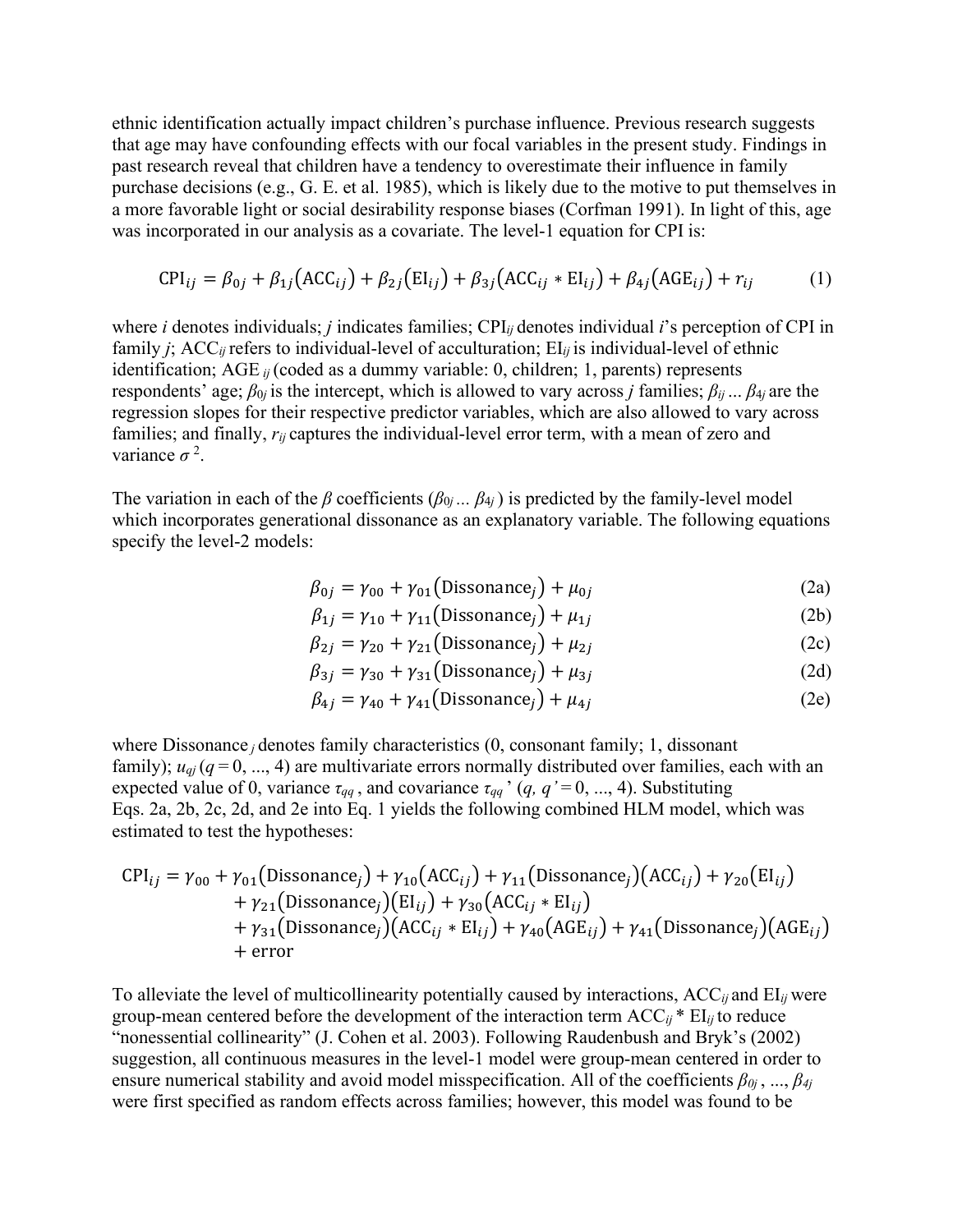underidentified. To solve this problem, *β3j* and *β4j* were subsequently constrained to be constant across families in further analyses. No off-diagonal element of the Tau matrix was found to be close to 1 or −1; thereby lending strong support for the appropriate specification of the model.

### **Analyses and results**

To test the hypotheses, we conducted hierarchical linear modeling analyses in which several clusters of predictors were entered in a stepwise manner. This procedure involved testing three models for each of the four dependent variables (Infre\_C, Infre\_F, Fre\_C, and Fre\_F): baseline, individual-level, and family-level models. The baseline model only contained age as a control variable but no predictors of interest were added. Consistent with previous research (e.g., Belch et al. 1985), children tended to attribute greater influence to themselves than their parents for all product categories except for Infre F (Fre C:  $\gamma_{40} = -0.11$ ,  $p < 0.05$ ; Infre C:  $\gamma_{40} = -0.16$ , *p* < 0.05; Fre F: *γ* <sub>40</sub> = −0.19, *p* < 0.05).

The baseline model decomposed the total remaining variance of the dependent variable after controlling for the effects of age into two sources: individual and family. As shown in the first set of HLM models in Table 1, variance partitioning results indicated that 28.2%  $(.091/[0.232+0.091])$  of the total variance in CPI for Fre\_C could be attributed to betweenfamily differences, which was statistically significant ( $\tau$ =0.091,  $\chi$ <sup>2</sup> (107) = 222.2, *p* < 0.05). Similar results were found for other product categories as well, with 28.3, 29.6, and 30.4% of the total variance in CPI coming from the family-level resource for Infre\_C, Fre\_F, and Infre\_F, respectively. These substantial family-level variations suggest that children's influence in family purchase decisions is not only associated with their individual cultural propensities but also with family characteristics, such as the family environment in which parent–child interactions take place.

After having analyzed the baseline models, blocks of individual-level predictors and family-level variables were incrementally added in the model (see Table 1) to test hypotheses 1–3. It should be noted that, with the inclusion of the individual-level predictors, between-family variance became larger for all product categories (e.g., from 0.091 to 0.122 for Fre\_C). This pattern suggests that the values of the individual-level predictors were not evenly distributed across family members.

Effects of individual-level cultural adaptation

H1 was broken down into two sub-hypotheses. H1*a* posited the main effects of acculturation and ethnic identification on CPI, while H1*b* proposed a significant interaction between these two cultural dimensions. The variables entered as the second block (see Table 1) tested this hypothesis. Similar to unstandardized regression coefficients, the coefficients appearing in Table 1 can be interpreted as the magnitude of the effect of each predictor on the criterion, controlling for other variables in the equation. As shown in Table 1, H1*a* was supported for three out of four products categories (Fre\_C: *γ* <sup>10</sup> = 0.40, *p* < 0.05; *γ* <sup>20</sup> = −0.33, *p* < 0.05; Fre F:  $\gamma$  10 = 0.63, *p* < 0.05;  $\gamma$  20 = -0.23, *p* < 0.05; and Infre F:  $\gamma$  10 = 0.15, *p* < 0.05;  $\gamma_{20} = -0.12$ ,  $p \le 0.05$ ). Therefore, for these three product categories, acculturation impacted CPI positively while the opposite was true for ethnic identification. This pattern, however, was not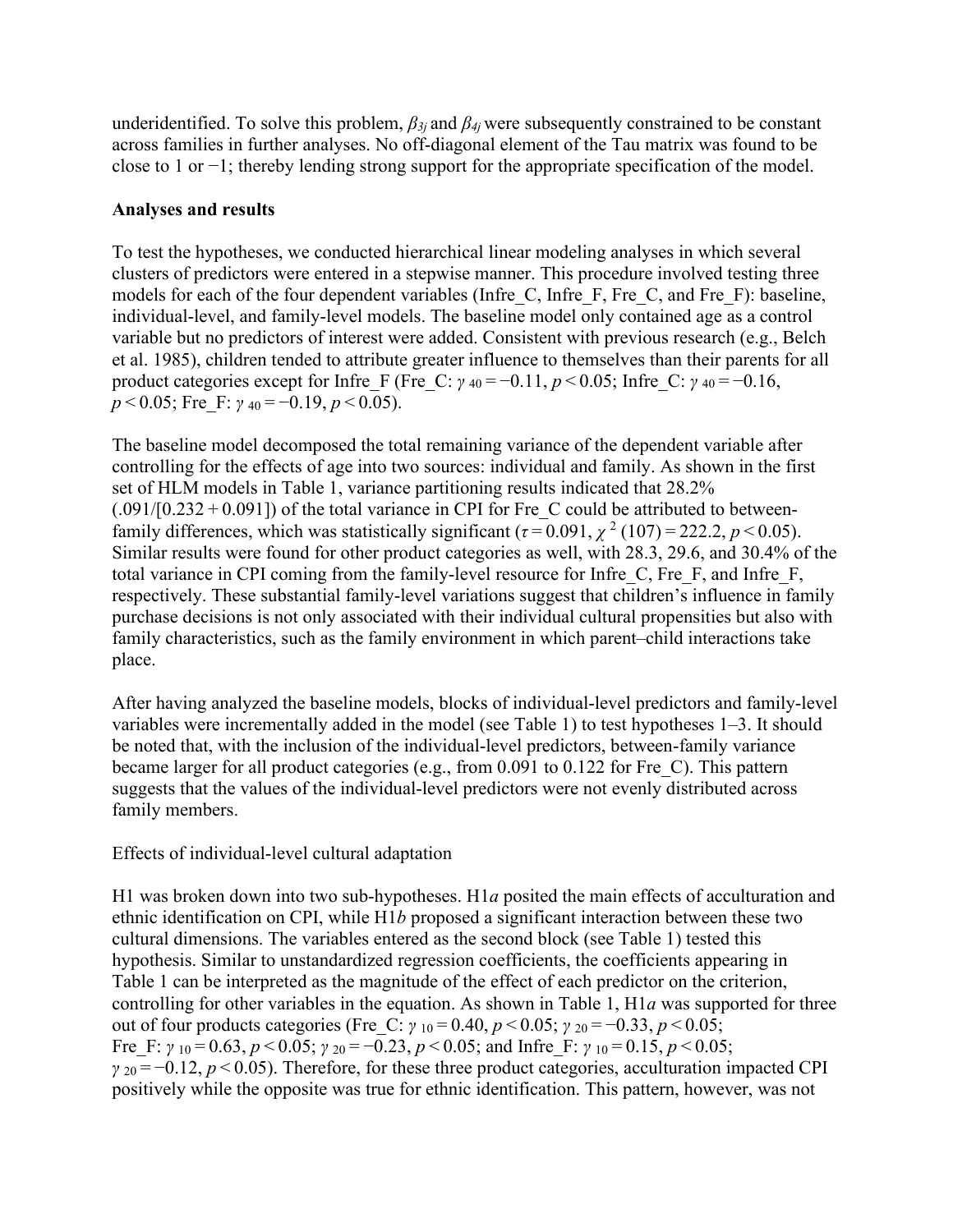shared by infrequently-purchased children products (Infre C:  $\gamma_{10} = -0.18$ ,  $p < 0.05$ ; *γ* 20 = −0.32, *p* < 0.05). For this category of products, while the negative impact of ethnic identification on CPI observed here conformed to prior expectations, the unexpected finding that acculturation also has negative impact on CPI will be explained later in the context of dissonant families. What it does suggest is that product type moderates the impact of acculturation on CPI.

Based on the assumption that cultural adaptation is a dynamic process, we expected that the effects of acculturation and ethnic identification depend on each other. In other words, the interaction between acculturation and ethnic identification should have a significant impact on CPI. From the results shown in Table 1, H1*b* was supported for three out of four product categories after controlling for the effects of individual differences in age (Fre C:  $\gamma_{30} = 0.10$ , *p* < 0.05; Infre C: *γ* 30 = 0.12, *p* < 0.05; Fre F: *γ* 30 = 0.15, *p* < 0.05). For infrequently-purchased family products (Infre F), the estimate was in the hypothesized direction but was not significant  $(y_{30} = 0.03, n.s.)$ . The estimates of the interaction effect were positive for all product categories, indicating that the effect of acculturation was stronger for low ethnic identifiers than for high ethnic identifiers. Consistent with expectations, this finding suggests that highly-acculturated individuals with weaker ethnic-identification are likely to have higher perceptions of CPI than those with stronger ethnic-identification.

### Main effects of family-level acculturation

In addition to individual-level variables, we suggested both main effects (H2) and cross-level effects (H3) of family-level cultural dissonance on individual-level CPI. These two hypotheses were examined by the variables entered as the third block in Table 1. H2 was partially supported by the data. Specifically, CPI was found to be significantly lower in dissonant families than in consonant families for both categories of family products (Fre F:  $\gamma_{01} = -0.50$ ,  $p \le 0.05$ ; Infre F:  $\gamma_{01} = -0.48$ ,  $p < 0.05$ ). The mean CPI scores across dissonant and consonant families gave a clearer representation of this finding (Fre F:  $M$  Consonant = 2.61 vs.  $M$  Dissonant = 2.08,  $t = 2.23, p \le 0.05$ ; Infre F: *M* Consonant = 2.34 vs. *M* Dissonant = 1.82,  $t = 2.38, p \le 0.05$ ), as shown in the first row in Table 2. However, for children's products, children in dissonant families had similar levels of influence as those in consonant families  $(p > 0.15)$ .

These findings indicate that generational consonance/dissonance plays a significant role in children's involvement only in those family purchase decisions that involve products for use by the whole family. Consonant families, in which both parents and children have achieved a similar level of cultural adaptation and language proficiency, are likely to show more frequent and open parent–child communications. Therefore, children in consonant families may have more opportunities to participate in family purchase situations and exert influence in deciding what to buy. However, dissonant families are more likely to experience problems in parent–child communications due to the generational gap in language skills and value orientations. As a result, children in dissonant families may not be encouraged to voice their preferences and opinions in family purchase situations, especially when the product under purchase consideration is not solely for their own use. In order to avoid the potential conflict that may arise from discrepant preferences and losing authority over their children, parents in these families may often wish to keep children out of the decision process.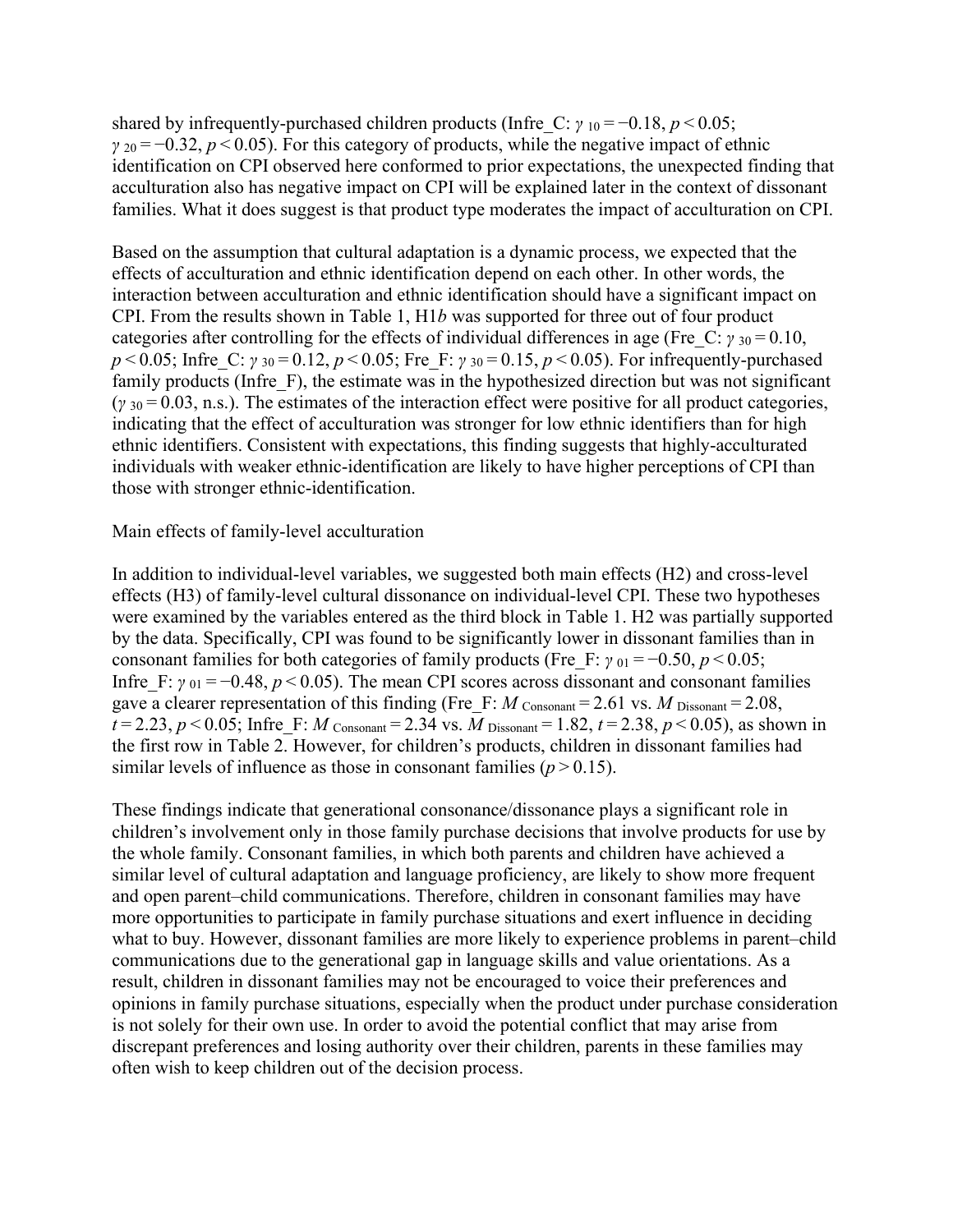| Dependent variables <sup>a</sup>                  | Unstandardized coefficient <sup>b</sup> |                                   |          |          |                                   |          |          |                                   |          |                        |                                   |          |  |
|---------------------------------------------------|-----------------------------------------|-----------------------------------|----------|----------|-----------------------------------|----------|----------|-----------------------------------|----------|------------------------|-----------------------------------|----------|--|
|                                                   | <b>CPI</b> for Fre C                    |                                   |          |          | <b>CPI</b> for Infre C            |          |          | <b>CPI</b> for Fre F              |          | <b>CPI</b> for Infre F |                                   |          |  |
| Model                                             |                                         | <b>Baseline Individual Family</b> |          |          | <b>Baseline Individual Family</b> |          |          | <b>Baseline Individual Family</b> |          |                        | <b>Baseline Individual Family</b> |          |  |
| Intercept $(y_{00})$                              | $3.94*$                                 | $3.94*$                           | $3.82*$  | $3.66*$  | $3.66*$                           | $3.62*$  | $2.45*$  | $2.45*$                           | $2.61*$  | $2.27*$                | $2.27*$                           | $2.34*$  |  |
| AGE $(\gamma_{40})$                               | $-0.11*$                                | $-0.09*$                          | $-0.09*$ | $-0.16*$ | $-0.12*$                          | $-0.12*$ | $-0.19*$ | $-0.17*$                          | $-0.15*$ | $-0.04$                | $-0.02$                           | $-0.02$  |  |
| $ACC(y_{10})$                                     |                                         | $0.40*$                           | $0.32*$  |          | $-0.18*$                          | 0.01     |          | $0.63*$                           | $2.27*$  |                        | $0.15*$                           | $0.29*$  |  |
| EI $(\gamma_{20})$                                |                                         | $-0.33*$                          | $-0.19*$ |          | $-0.32*$                          | $-0.22*$ |          | $-0.23*$                          | $-1.07*$ |                        | $-0.12*$                          | $-0.12*$ |  |
| $ACC \times EI(\gamma_{30})$                      |                                         | $0.10*$                           | 0.04     |          | $0.12*$                           | $0.12*$  |          | $0.15*$                           | $0.53*$  |                        | 0.03                              | 0.03     |  |
| DISSONANCE $(\gamma_{01})$                        |                                         |                                   | 0.10     |          |                                   | 0.08     |          |                                   | $-0.50*$ |                        |                                   | $-0.48*$ |  |
| DISSONANCE × AGE $(\gamma_{41})$                  |                                         |                                   | $-0.00$  |          |                                   | 0.00     |          |                                   | 0.01     |                        |                                   | 0.00     |  |
| DISSONANCE × ACC $(\gamma_{11})$                  |                                         |                                   | $0.29*$  |          |                                   | $-0.35*$ |          |                                   | $-2.39*$ |                        |                                   | $-0.41*$ |  |
| DISSONANCE $\times$ EI ( $\gamma$ <sub>21</sub> ) |                                         |                                   | $-0.43*$ |          |                                   | $-0.36*$ |          |                                   | $1.19*$  |                        |                                   | $0.15*$  |  |
| DISSONANCE × ACC × EI $(\gamma_{31})$             |                                         |                                   | $0.29*$  |          |                                   | 0.04     |          |                                   | $-0.54*$ |                        |                                   | $-0.01$  |  |
| Individual-level variance $(\sigma^2)$            | 0.232                                   | 0.186                             | 0.185    | 0.541    | 0.442                             | 0.439    | 0.453    | 0.357                             | 0.352    | 0.258                  | 0.181                             | 0.178    |  |
| Change in variance $(\Delta \sigma^2)$            |                                         | 0.046                             |          |          | 0.099                             |          |          | 0.096                             |          |                        | 0.077                             |          |  |
| Proportion of explained variance                  |                                         | 19.8%                             |          |          | 18.3%                             |          |          | 21.2%                             |          |                        | 29.8%                             |          |  |
| Family-level variance $(\tau)$                    | 0.091                                   | 0.122                             | 0.076    | 0.214    | 0.235                             | 0.169    | 0.198    | 0.220                             | 0.148    | 0.112                  | 0.128                             | 0.086    |  |
| Change in variance $(\Delta \tau)$                |                                         |                                   | 0.046    |          |                                   | 0.066    |          |                                   | 0.072    |                        |                                   | 0.042    |  |
| Proportion of explained variance                  |                                         |                                   | 37.7%    |          |                                   | 28.1%    |          |                                   | 32.7%    |                        |                                   | 32.8%    |  |

**Table 1.** Results of hierarchical linear modeling analyses

\*Significant at  $p < 0.05$ .

<sup>a</sup>AGE = age; ACC = acculturation; EI = ethnic identification; DISSONANCE = generational dissonance.

 ${}^{b}$ Fre\_C = frequently-purchased children product; Infre\_C = infrequently-purchased children product; Fre\_F = frequently-purchased family product; Infre $\overline{F}$  = infrequently-purchased family product.

|  |  |  |  |  |  |  |  | <b>Table 2.</b> Comparisons between dissonant and consonant families |  |  |
|--|--|--|--|--|--|--|--|----------------------------------------------------------------------|--|--|
|  |  |  |  |  |  |  |  |                                                                      |  |  |

| <b>Variables</b>                 | CPI for Fre_c_                          |            |                   | <b>CPI</b> for Infre c |                   | CPI for Fre_f | Infre f           |                    |  |
|----------------------------------|-----------------------------------------|------------|-------------------|------------------------|-------------------|---------------|-------------------|--------------------|--|
|                                  | <b>Dissonance</b><br><i>c</i> onsonance |            | <b>Dissonance</b> | <i>c</i> onsonance     | <b>Dissonance</b> | Consonance    | <b>Dissonance</b> | <i>c</i> onsonance |  |
| Mean scores of $\mathbb{C}P I^a$ | 3.96(0.96)                              | 3.82(0.87) | 3.72(0.82)        | 3.62(0.77)             | $2.08*(0.48)$     | 2.61(0.52)    | $1.82*(0.32)$     | 2.34(0.38)         |  |
| $AGE \rightarrow CPI$            | $-0.09$                                 | $-0.09$    | $-0.12$           | $-0.12$                | $-0.14$           | $-0.15$       | $-0.02$           | $-0.02$            |  |
| $ACC \rightarrow CPI$            | $0.61*$                                 | 0.32       | $-0.34*$          | 0.01                   | $-0.12*$          | 2.27          | $-0.11$           | 0.29               |  |
| $EI \rightarrow CPI$             | $-0.62*$                                | $-0.19$    | $-0.58*$          | $-0.22$                | $0.12*$           | $-1.07$       | 0.03              | $-0.12$            |  |
| $ACC \times EI \rightarrow CPI$  | $0.33*$                                 | 0.04       | 0.16              | 0.12                   | $-0.01*$          | 0.53          | 0.02              | 0.03               |  |

\*Indicate that significant differences (*p* < 0.05) existed between dissonant families and consonant families.

a Standard deviations are in parentheses.

<sup>b</sup>CPI<sup></sup> = children's purchase influence; AGE = age; ACC = acculturation; EI = ethnic identification; DISSONANCE = generational dissonance. Fre\_C = frequentlypurchased children product; Infre\_C = infrequently-purchased children product; Fre\_F = frequently-purchased family product; Infre\_F = infrequently-purchased family product.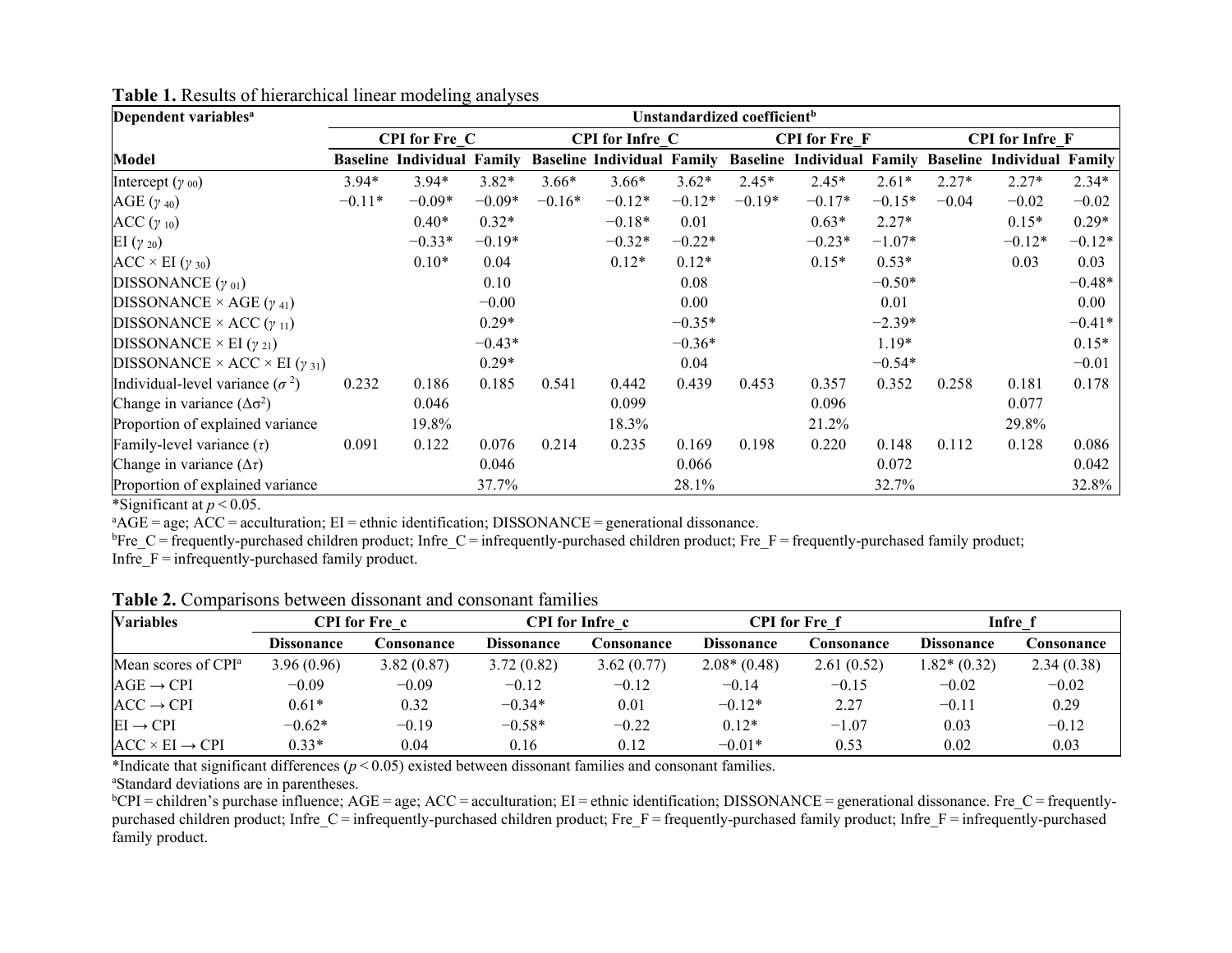### Cross-level effects of generational dissonance

Besides its main effect, H3 predicted a moderating effect of family-level cultural dissonance on the relationship between individual-level variables and CPI. To test this hypothesis, we first used the results in Table 1 to calculate separately the pure effects of individual-level acculturation and ethnic identification on CPI for dissonant families and consonant families, and then compared the causal paths of the model between these two types of families.

As indicated in Table 2, consistent patterns were found for consonant families over all four product categories, in which acculturation positively and ethnic identification negatively influence CPI simultaneously (Fre\_C: *γ* <sup>10</sup> = 0.32, *p* < 0.05; *γ* <sup>20</sup> = −0.19, *p* < 0.05; Infre\_C: *γ* <sup>10</sup> = 0.01, n.s.; *γ* <sup>20</sup> = −0.22, *p* < 0.05; Fre\_F: *γ* <sup>10</sup> = 2.27, *p* < 0.05; *γ* <sup>20</sup> = −1.07, *p* < 0.05; Infre F:  $\gamma$  10 = 0.29, *p* < 0.05;  $\gamma$  <sub>20</sub> = -0.12, *p* < 0.05). Specifically, those members of consonant families (inclusive of parents and children) who are more acculturated toward the mainstream Canadian society and/or less strongly identifying with their Chinese culture of origin tended to attribute greater purchase influence to children (or children themselves). Existing evidence shows that the post-resettlement socialization process brings rapid changes in the core social values that Chinese teenagers subscribe to in the direction that is more compatible with those held by their Western counterparts; they become more accepting of the values such as independence, dominance, achievement, and individualism. Furthermore, more frequent parent– child communications facilitated by a common language use by both parents and children and the cultural compatibility between them are conducive to a cohesive parent–child relationship. Children in this type of family environment are more likely to be encouraged to participate and voice their opinions in family purchases.

However, mixed results were found for dissonant families, with three patterns emerging. First, respondents who are lower in acculturation and higher in ethnic identification perceived a higher level of children's influence on purchasing both frequently- and infrequently-purchased family products (Fre\_F: <sup>10</sup> = −0.12, *p* < 0.05; *γ* <sup>20</sup> = 0.12, *p* < 0.05; Infre\_F: *γ* <sup>10</sup> = −0.11, *p* < 0.05; *γ* <sup>20</sup> = 0.03, n.s.). Second, both acculturation and ethnic identification had significantly negative relationships with CPI for infrequently-purchased children products ( $\gamma_{10} = -0.34$ ,  $p < 0.05$ ; *γ* <sup>20</sup> = −0.58, *p* < 0.05). Third, a positive effect of acculturation and a negative effect of ethnic identification were found for frequently-purchased children's products (*γ* <sup>10</sup> = 0.61, *p* < 0.05; *γ* <sup>20</sup> = −0.62, *p* < 0.05).

Some of the cross-level effects found for the dissonant families were in the direction opposite to what was expected and non-intuitive, suggesting cultural adaptation may work through a different mechanism to affect CPI in these families. As reported above, for both categories of family products, acculturation had a negative impact while ethnic identification had a positive impact on CPI. Furthermore, for the category of infrequently purchased children products, acculturation and ethnic identification both showed a negative influence on CPI. In generationally dissonant families, children's acculturation is unaccompanied or unguided by their parents' acculturation. Consequently, generational gaps in the value orientation and language proficiency may cause non cohesive and uneasy parent–child relationships. It is conceivable that, in dissonant families, ethnic identification or Chinese culture maintenance by the family members may work to reduce the intergenerational cultural gaps, which may in turn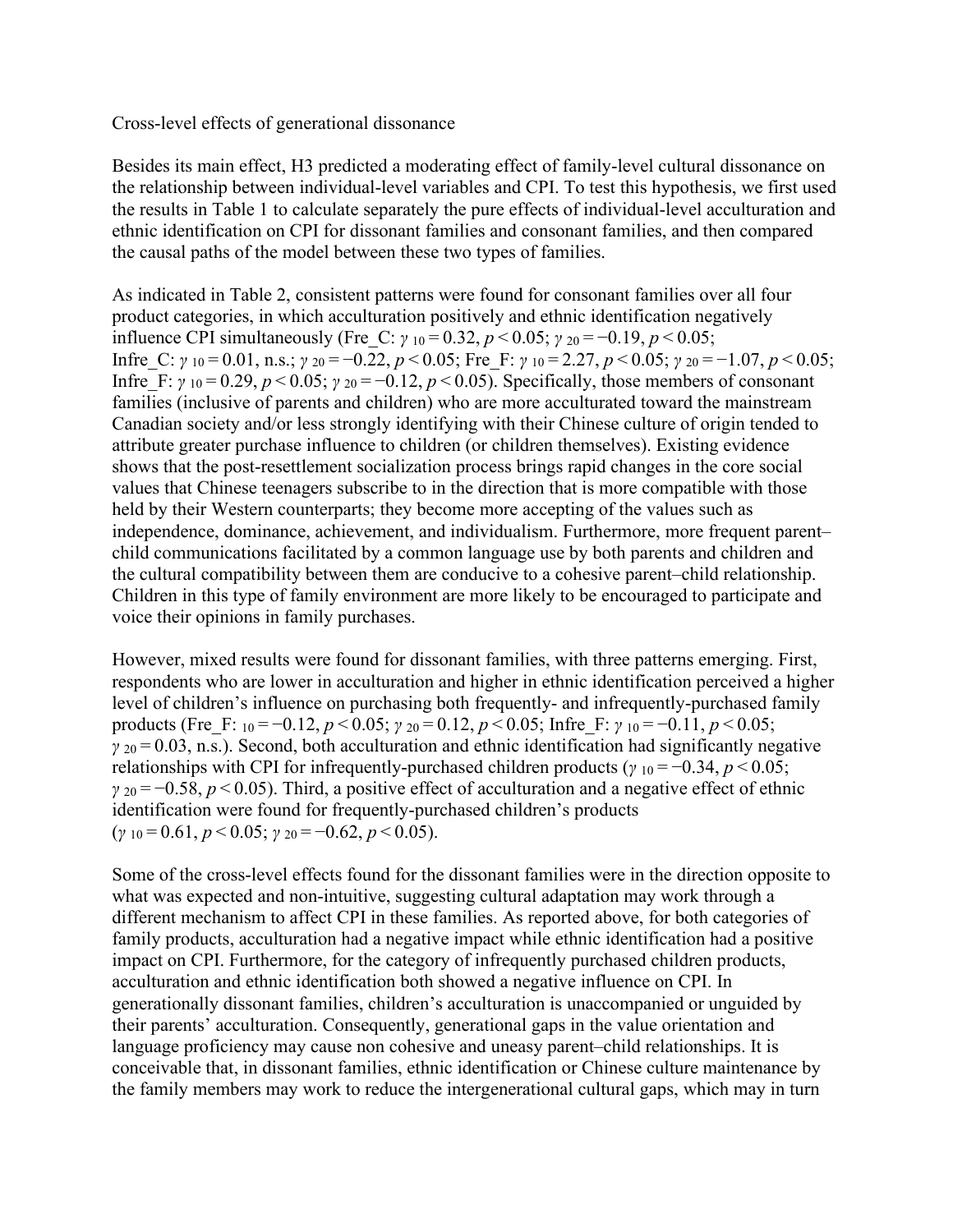promote parent–child communications. A family environment that is conducive to parent–child communications should also encourage children's participation in family decision making. This mode of thinking offers a plausible explanation for the finding that in dissonant families, ethnic identification (acculturation) influences CPI positively (negatively) in the family purchases involving frequently and infrequently purchased products for use by the whole family.

A similar reasoning can be made to account for the negative effect acculturation has on CPI for infrequently purchased children products in dissonant families. Given that the pace of acculturation is faster for the children than for their parents, acculturation in dissonant families may likely entail intergenerational cultural gaps, which in turn may hinder parent–child communications. Although highly-acculturated children in these families are likely to assert their preferences in purchasing products for their own use, parents who tend to value a more traditional parent–child relationship may unlikely allow much decision autonomy from their children, especially when the children's products under purchase consideration require large expenditures as those in the infrequently purchased category. Thus, in more acculturated dissonant families, it is conceivable that children have less purchase influence for this category of products due to their low level of participation in the purchasing process.

As presented in the shaded areas in Table 2, paired comparisons of causal paths further revealed that the differences across dissonant- and consonant-families were statistically significant  $(p<0.05)$  for ten out of 12 individual-level paths. Overall, the present results support H3, showing that family-level cultural dissonance affects members' CPI via a cross-level route.

### **Discussion**

The present study investigates the influence of cultural adaptation, both at the individual and the family levels, on family members' CPI. This paper contributes to the existing family consumption behavior literature by examining the effect of family-level cultural dissonance on CPI. The results suggest that the family environment moderates the effects of individual characteristics on children's influence in family purchases.

### **Theoretical implications**

Many facets of the results show that cultural adaptation is of critical importance in understanding Chinese children's participation in family purchase decisions. Specifically, acculturation and ethnic identification jointly affect CPI. While acculturation positively and ethnic-identification negatively influence CPI for most products, the interaction between these two cultural dimensions is positive, indicating that the effect of acculturation is significantly higher for low ethnic identifiers than for high ethnic identifiers. Although acculturation and ethnic identification are often viewed as separate dimensions of ethnic change in cross-cultural psychology (Laroche et al. 1998), most studies in consumer research treat them as bipolar opposites on the same continuum. Our results indicate that using only one of the cultural adaptation dimensions may bias the cultural effects on consumer behavior. For example, one of our findings for dissonant family members showed that acculturation and ethnic-identification both negatively impact CPI over infrequently-purchased children products.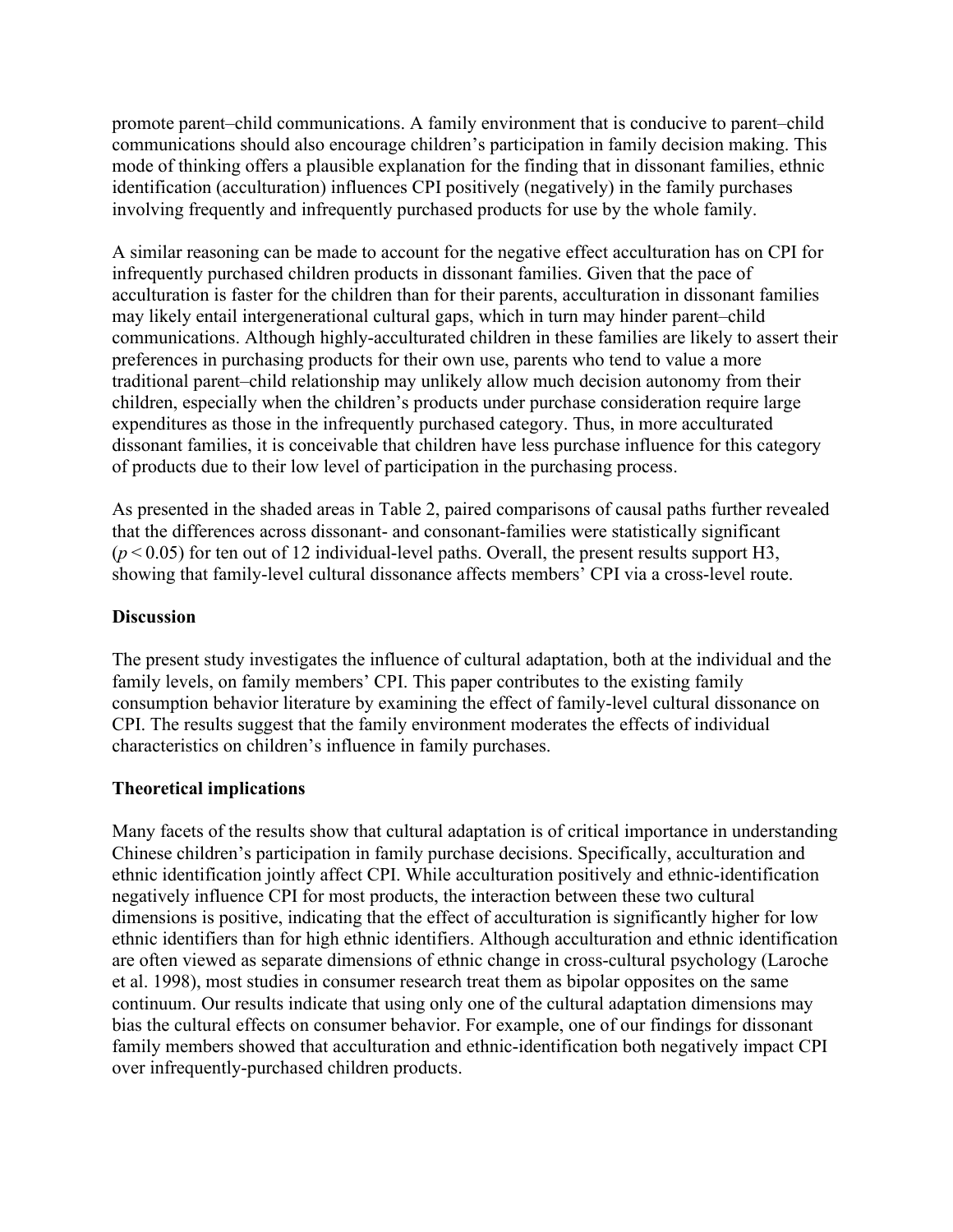Another important finding pertains to the moderating effects of family-level cultural dissonance on CPI. On the one hand, children in generationally consonant families have more influence over both frequently- and infrequently-purchased family product purchases than children in dissonant families. But such a difference does not exist for children products, which suggests that, in addition to family type, product type may also be a significant factor in determining the level of CPI. Furthermore, for members of consonant families, higher-acculturation and lower-ethnicidentification result in higher CPI in purchase decisions for all product categories. On the other hand, some of the findings for dissonant families were in the opposite direction. Specifically, acculturation affected CPI negatively in dissonant families for both categories of the family products and infrequently purchased children products. While the reasons for these findings can only be speculated at this time, such results clearly suggest that these families experienced a different adjustment process in parent–child relationships in reaction to culture change. Furthermore, these findings demonstrate the need to incorporate multilevel units of analysis in family studies.

### Managerial implications

In view of the increasing importance marketers attach to various ethnic markets in North America, a better understanding of immigrants' post-resettlement adjustments in consumption related behaviors and attitudes would provide a useful input into the formulation of effective segmentation strategies. In the realm of family life, culture change entails adjustments in consumption and decision-making patterns as well as in family resource allocation. However, our findings allude to the substantial variability in behavioral or attitudinal adjustments both within the family and among families. Specifically, acculturation and ethnic identification are likely to be important sources of this variability at the level of the individual family member, whereas intergenerational cultural dissonance may moderate the relationship between cultural adaptation and family consumption and decision making behavior.

Marketers have long noticed that children have a pervasive influence in family buying decisions. Chevrolet, for example, runs ads to directly woo these "back-seat consumers" when marketing its Chevy Venture minivan. However, our findings from Chinese–Canadian families suggest that advertisers, when targeting ethnic markets, need to identify the primary target family member(s) based on the level of cultural adaptation the family has experienced. Advertisers of family products may be rewarded by launching advertisements whose messages are primarily targeted toward the parents for ethnic families who still largely identify with their traditional values. Messages reflecting traditional Chinese family values should be integrated into the promotion of such products to enhance the market response.

Children's influence is generally higher in purchase situations involving items for their own use than for the use of the whole family. Therefore, it would be more effective to use children as actors when advertising children's products and thus communicate with this audience directly.

Finally, these results have to be interpreted with a caveat. Clearly, the relatively small sample of Chinese–Canadian families drawn from a small geographic area limits the external validity of the findings regarding the impact of culture change on family decision making/consumption behavior. In order to generate findings in this area with wide generalizability, future research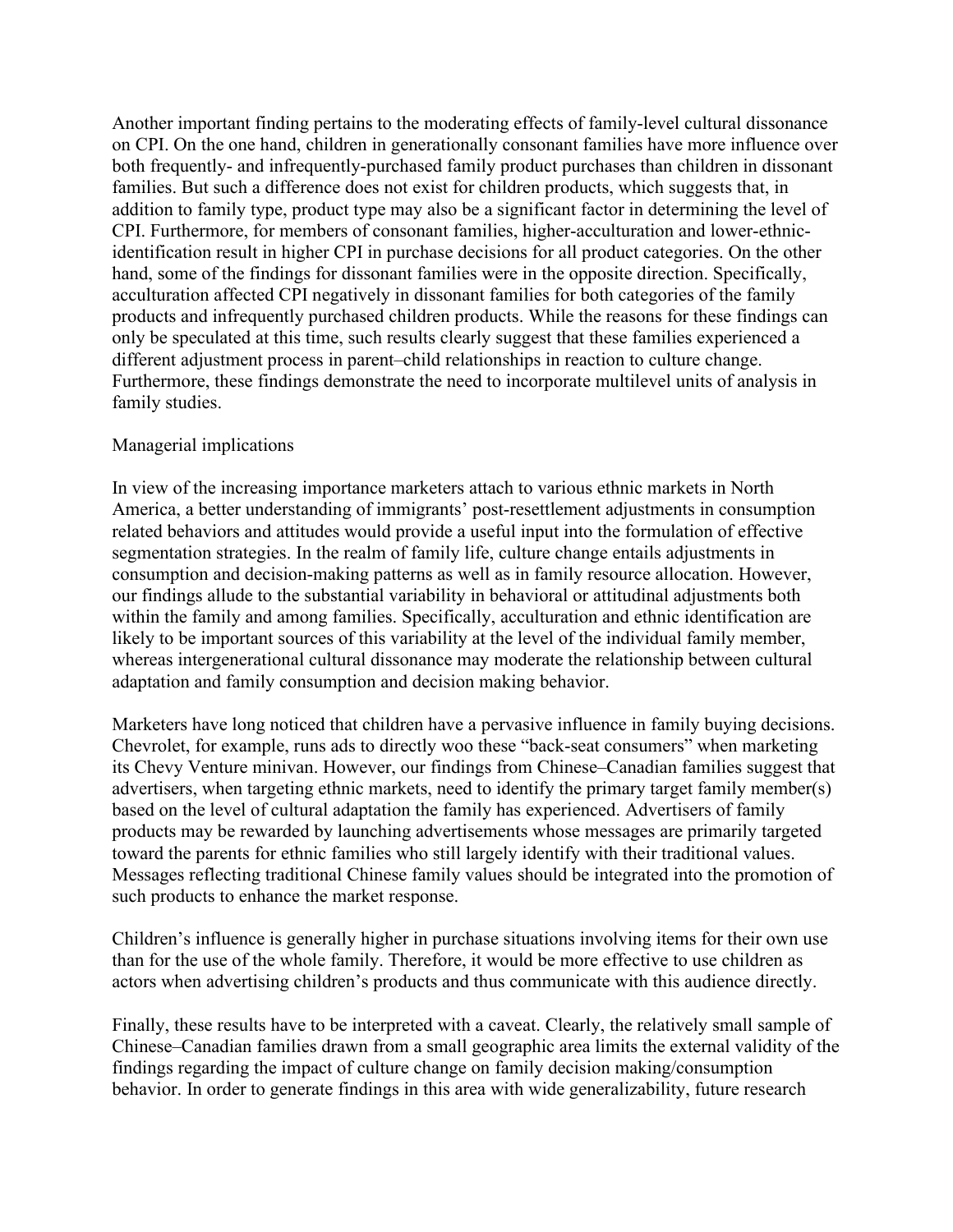should have a larger sample size and expand its scope to include families from other Canadian cities.

### **Acknowledgements**

The authors gratefully acknowledge the financial support of the Fonds de recherche sur la société et la culture, the able assistance of Claudia Chan in collecting the data, and the technical assistance of Frank Feng in analyzing the data. Generous and insightful comments by the *JAMS* editor and the three anonymous *JAMS* reviewers of this article are gratefully acknowledged.

# **References**

- Abelmann, N. (1997). Women's class mobility and identities in South Korea: A gendered, transnational, narrative approach. *Journal of Asian Studies, 56*(2), 398–420.
- Belch, G. E., Belch, M. A., & Ceresino, G. (1985). Parental and teenage child influences in family decision making. *Journal of Business Research, 13*, 163–176 (April).
- Berry, J. W. (1986). Assessment of acculturation. In W. J. Lonner & J. W. Berry (Eds.), *Field methods in cross-cultural research* (pp. 291–324). Beverly Hills: Sage.
- Berry, J. W. (1990). Psychology of acculturation: Understanding individuals moving between cultures. In R. W. Brislin (Ed.), *Applied cross-cultural psychology: Vol. 14. Crosscultural research and methodology series* (pp. 232–253). Newbury Park, CA: Sage.
- Berry, J. W. (2003). Conceptual approaches to acculturation. In K. M. Chun, P. B. Organista, & G. Marin (Eds.), *Acculturation: Advances in theory, measurement, and applied research* (pp. 17–37). Washington, DC: American Psychological Association.
- Berry, J. W., Poortinga, Y. H., Segall, M. H., & Dasen, P. R. (1992). *Cross-cultural psychology: Research and applications*. New York: Cambridge University Press.
- Bond, M. H., & Hwang, K. (1986). The social psychology of Chinese people. In M. H. Bond (Ed.), *The psychology of the Chinese People* (pp. 213–266). Hong Kong: Oxford University Press.
- Caruana, A., & Vassallo, R. (2003). Children's perception of their influence over purchases: The role of parental communication patterns. *Journal of Consumer Marketing, 20*(1), 55–66.
- Chen, X. (2000). Growing up in a collectivistic culture: Socialization and socio-emotional development in Chinese children. In A. L. Comunian & U. P. Gielen (Eds.), *Human development in cross-cultural perspective* (pp. 331–353). Lengerich, Germany: Pabst Science.
- Choi, E. C. (1995). A contrast of mothering behaviors in women from Korea and the United States. *Journal of Obstetric, Gynecologic and Neonatal Nursing, 24*(4), 363–369.
- Cohen, J., West, S. G., Cohen, P., & Aiken, L. (2003). *Applied multiple regression/correlation analysis for the behavioral sciences* (pp. 264–267). Mahwah, NJ: Lawrence Erlbaum.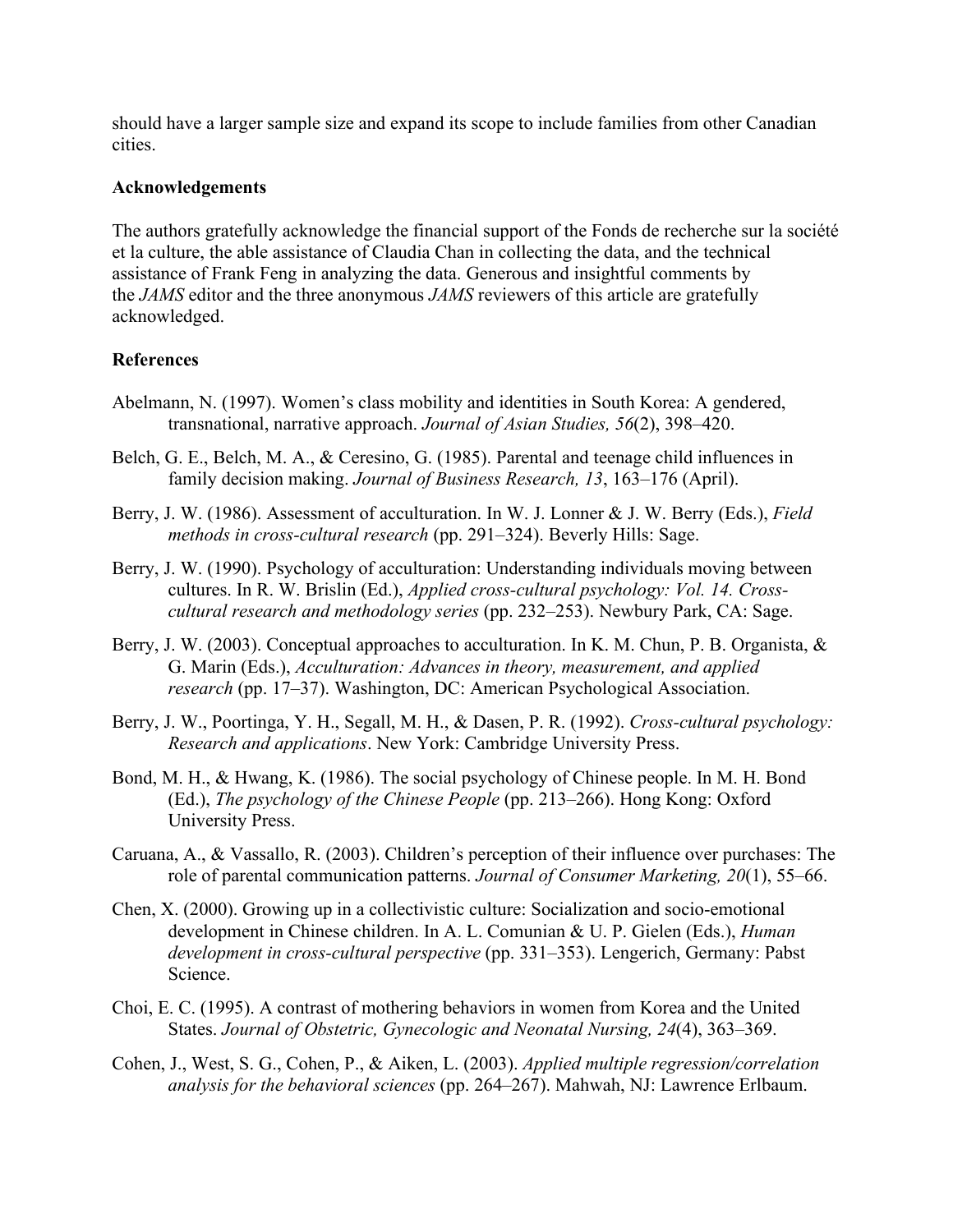- Coll, C. G., & Magnuson, K. (1997). The psychological experience of immigration: A developmental perspective. In A. Booth, A. C. Crouter, & N. Landale (Eds.), *Immigration and the family: Research and policy on U.S. immigration* (pp. 91– 131). Mahwah, NJ: Lawrence Erlbaum.
- Corfman, K. (1991). Perceptions of relative influence: Formation and measurement. *Journal of Marketing Research, 28*, 125–136, May.
- Delgado-Gaitan, C. (1993). Parenting in two generations of Mexican American families. *International Journal of Behavioural Development, 16*(3), 409–427.
- Deshpandé, R., Hoyer, W. D., & Donthu, N. (1986). The intensity of ethnic affiliation: A study of the sociology of Hispanic consumption. *Journal of Consumer Research, 13*, 214–220 (September).
- Farver, J. A. M., Narang, S. K., & Bhadha, B. R. (2002). East meets West: Ethnic identity, acculturation, and conflict in Asian Indian families. *Journal of Family Psychology, 16*(3), 338–350.
- Feldman, S. S., & Rosenthal, D. A. (1990). The acculturation of autonomy expectations in Chinese high schoolers residing in two western nations. *International Journal of Psychology, 25*(4), 259–281.
- Fix, M., & Zimmermann, W. (1997). Immigrant families and public policy: A deepening divide. In A. Booth, A. C. Crouter, & N. Landale (Eds.), *Immigration and the family: Research and policy on U.S. immigrants* (pp. 237–262). Mahwah, NJ: Lawrence Erlbaum.
- Foxman, E. R., & Tansuhaj, P. S. (1988). Adolescents' and mothers' perceptions of relative influence in family purchase decisions: Patterns of agreement and disagreement. In M. J. Houston (Ed.), *Advances in consumer research* (vol. 15, pp. 449–453). Provo, UT: Association for Consumer Research.
- Foxman, E. R., & Tansuhaj, P. S., & Ekstrom, K. M. (1989). Family members' perceptions of adolescents' influence in family decision making. *Journal of Consumer Research, 15*, 482–491 (March).
- Gao, G., Ting-Toomey, S., & Gudykunst, W. B. (1996). Chinese communication processes. In M. H. Bond (Ed.), *The handbook of Chinese psychology* (pp. 280–293). Hong Kong: Oxford University Press.
- Greenfield, P. M. (1994). Independence and interdependence as developmental scripts: Implications for theory, research, and practice. In P. M. Greenfield  $\&$  R. R. Cocking (Eds.), *Cross-cultural roots of minority child development* (pp. 1–40). Hillsdale, NJ: Erlbaum.
- Greenfield, P. M., & Suzuki, L. K. (1998). Culture and human development: implications for parenting, education, pediatrics, and mental health. In I. E. Sigel & K. A. Renninger (Eds.), *Handbook of Child Psychology, vol. 4: Child psychology in practice* (pp. 1059– 1109). New York: Wiley.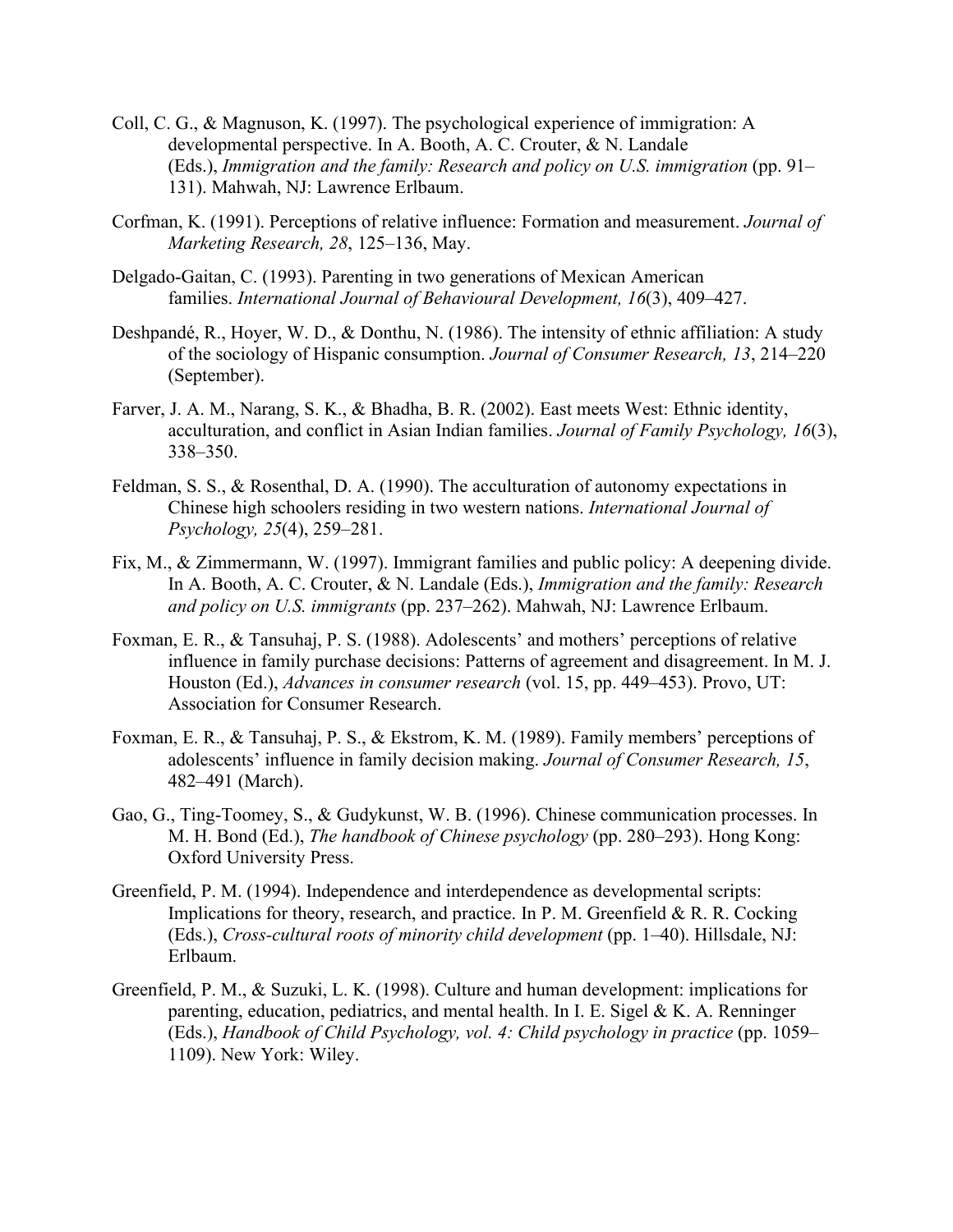- Ho, D. Y. F., Peng, S.-Q., & Lai, C. A. (2001). Parenting in Mainland China: Culture, ideology, and policy. *International Society for the Study of Behavioural Development Newsletter, 38*, 7–9.
- Hofstede, G. (1980). *Culture's consequences: International differences in work-related values*. Beverly Hills, CA: Sage.
- Hox, J. J. (1995). *Applied multilevel analysis*. Amsterdam: TT-Publikaties.
- Hsu, F. L. K. (1981). *Americans and Chinese: Passage to differences*. New York: Natural History.
- Jun, S., Ball, D. A., & Gentry, J. W. (1993). Modes of consumer acculturation. In M. L. Rothschild (Ed.), *Advances in consumer research* (vol. 20, pp. 76–82). Provo, UT: Association for Consumer Research.
- Kagitcibasi, C. (1996). Development in context. In C. Kagitcibasi (Ed.), *Family and human development across cultures: A view from the other side* (pp. 19–34). Mahwah, NJ: Lawrence Erlbaum.
- Kim, S. Y. (1995). *Generational consonance and dissonance: Acculturation, parent–child relationships, and adolescent adjustment in Chinese American families*. Dissertation, University of California, Davis.
- Kim, E. (2001). *Korean–American parent–child relationships, parental acculturation, and young adolescents' psychosocial functions*. Dissertation, University of Wisconsin-Madison.
- Kim, U., & Choi, S. H. (1994). Individualism, collectivism, and child development: A Korean perspective. In P. M. Greenfield & R. R. Cocking (Eds.), *Cross-cultural roots of minority child development* (pp. 227–257). Hillsdale, NJ: Erlbaum.
- Kim, C., Laroche, M., & Tomiuk, M. A. (2001). A measure of acculturation for Italian Canadians: Scale development and construct validation. *International Journal of Intercultural Relations, 25*, 607–637 (December).
- Kim, C., & Lee, H. (1997). Development of family triadic measures for children's purchase influence. *Journal of Marketing Research, 34*, 307–321 (August).
- Lambert, W. E., Mermigis, L., & Taylor, D. M. (1986). Greek Canadians' attitudes towards own group and other Ethnic groups: A test of the multiculturalism hypothesis. *Canadian Journal of Behavioural Science, 18*(1), 35–51.
- Laroche, M., Kim, C., Hui, M., & Tomiuk, M. A. (1998). A test of nonlinear relationship between linguistic acculturation and Ethnic identification. *Journal of Cross-Cultural Psychology, 29*(3), 418–433.
- Liu, M. (2004). *Autonomy- vs. connectedness-oriented parenting behaviors in Chinese and Canadian mothers*. Dissertation, University of Western Ontario.
- McCubbin, H. I., & McCubbin, M. A. (1996). Resiliency in families: A conceptual model of family adjustment and adaptation in response to stress and crisis. In H. I. McCubbin, A. I. Thompson, & M. A. McCubbin (Eds.), *Family assessment: resiliency, coping, and*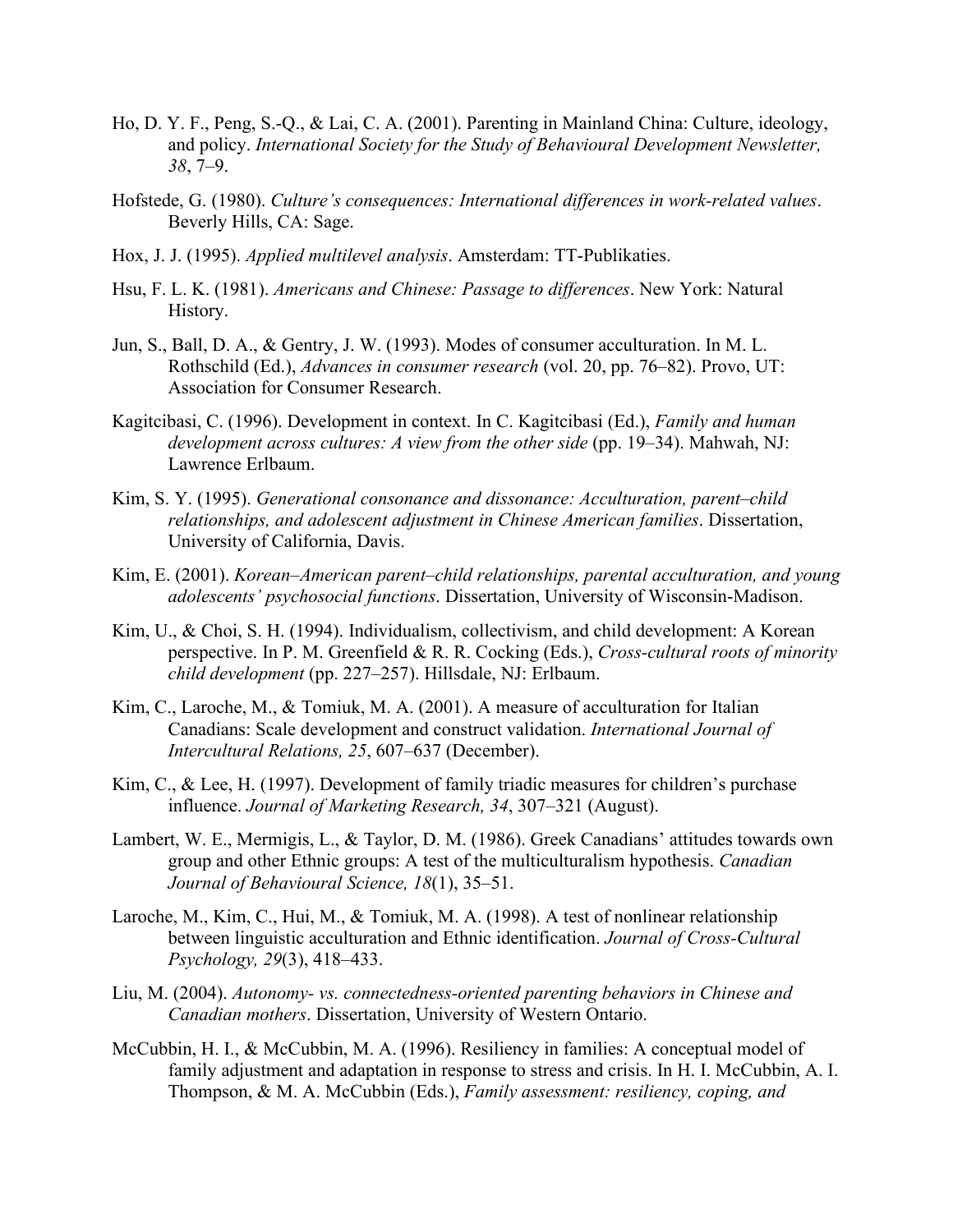*adaptation: Inventories for research and practice* (pp. 1–64). Madison, WI: University of Wisconsin System.

- Min, P. G., (1998). *Changes and conflicts: Korean immigrant families in New York*. Boston: Allyn and Bacon.
- Nguyen, N. A., & Williams, H. L. (1989). Transition from East to West: Vietnamese adolescents and their parents. *Journal of the American Academy of Child and Adolescent Psychiatry, 28*(4), 505–515.
- Phinney, J. S. (1990). Ethnic identity in adolescents and adults: A review of research. *Psychological Bulletin, 108*(3), 499–514.
- Portes, A., & Rumbaut, R. G. (1996). *Immigrant America: A portrait*. Berkeley: University of California Press.
- Raudenbush, S. W., & Bryk, A. S. (2002). *Hierarchical linear models: Applications and data analysis models*. Newbury Park, CA: Sage.
- Rohner, R. P., & Pettengill, S. M. (1985). Perceived parental acceptance–rejection and parental control among Korean adolescents. *Child Development, 56*(2), 524–528.
- Rumbaut, R. G. (1997). Ties that bind: Immigration and immigrant families in the United States. In A. Booth, A. C. Crouter, & N. S. Landale (Eds.), *Immigration and the family: Research and policy on U.S. immigrants* (pp. 3–46). Mahwah, NJ: Lawrence Erlbaum.
- Ryder, A. G., Alden, L. E., & Paulhus, D. L. (2001). Is acculturation unidimensional or bidimensional? A head-to-head comparison in the prediction of personality, self-identity, and adjustment. *Journal of Personality and Social Psychology, 79*(1), 49–65.

Statistics Canada (2004). [http://www.statcan.ca/english/freepub/81-004-XIE/200410/immi.htm.](http://www.statcan.ca/english/freepub/81-004-XIE/200410/immi.htm)

- Statistics Canada (2005). *Population projections of visible minority groups, Canada, provinces and regions 2001–2017*. [http://www.statcan.ca/english/freepub/91-541-XIE/91-541-](http://www.statcan.ca/english/freepub/91-541-XIE/91-541-XIE2005001.pdf) [XIE2005001.pdf.](http://www.statcan.ca/english/freepub/91-541-XIE/91-541-XIE2005001.pdf)
- Sue, D. W., & Sue, S. (1990). *Counseling the culturally different: Theory and practice*. New York: Wiley.
- Sung, B. L. (1985). Bicultural conflicts in Chinese immigrant children. *Journal of Comparative Family Studies, 16*(2), 255–269.
- Szapocznik, J., Kurtines, W. M., & Fernandez, T. (1980). Bicultural involvement and adjustment in Hispanic-American youths. *International Journal of Intercultural Relations, 4*(3–4), 353–365.
- Taft, R. (1986). Methodological consideration in the study of immigrant adaptation in Australia. *Australian Journal of Psychology, 38*(3), 339–346.

Triandis, H. C. (1995). *Individualism and collectivism*. Boulder, CO: Westview.